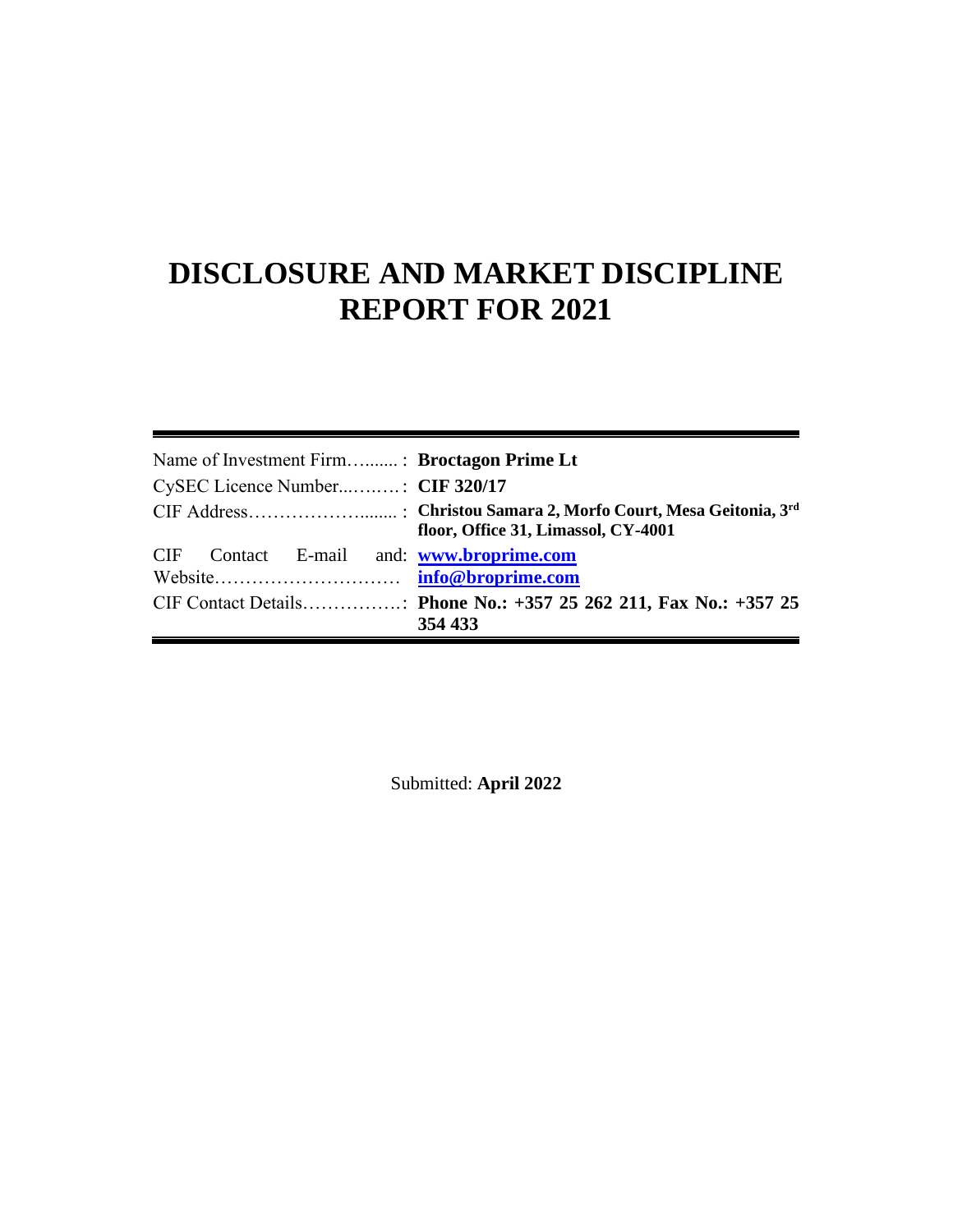*The Disclosure and Market Discipline Report for the year 2021 has been prepared as per the requirements of Regulation (EU) 2019/2033 of the European Parliament and of the Council of 27 November 2019 on the prudential requirements of investment firms and amending Regulations (EU) No 1093/2010, (EU) No 575/2013, (EU) No 600/2014 and (EU) No 806/2014.*

*Any information that was not included in this report was either not applicable on the Company's business and activities -OR- such information is considered as proprietary to the Company and sharing this information with the public and/or competitors would undermine our competitive position.*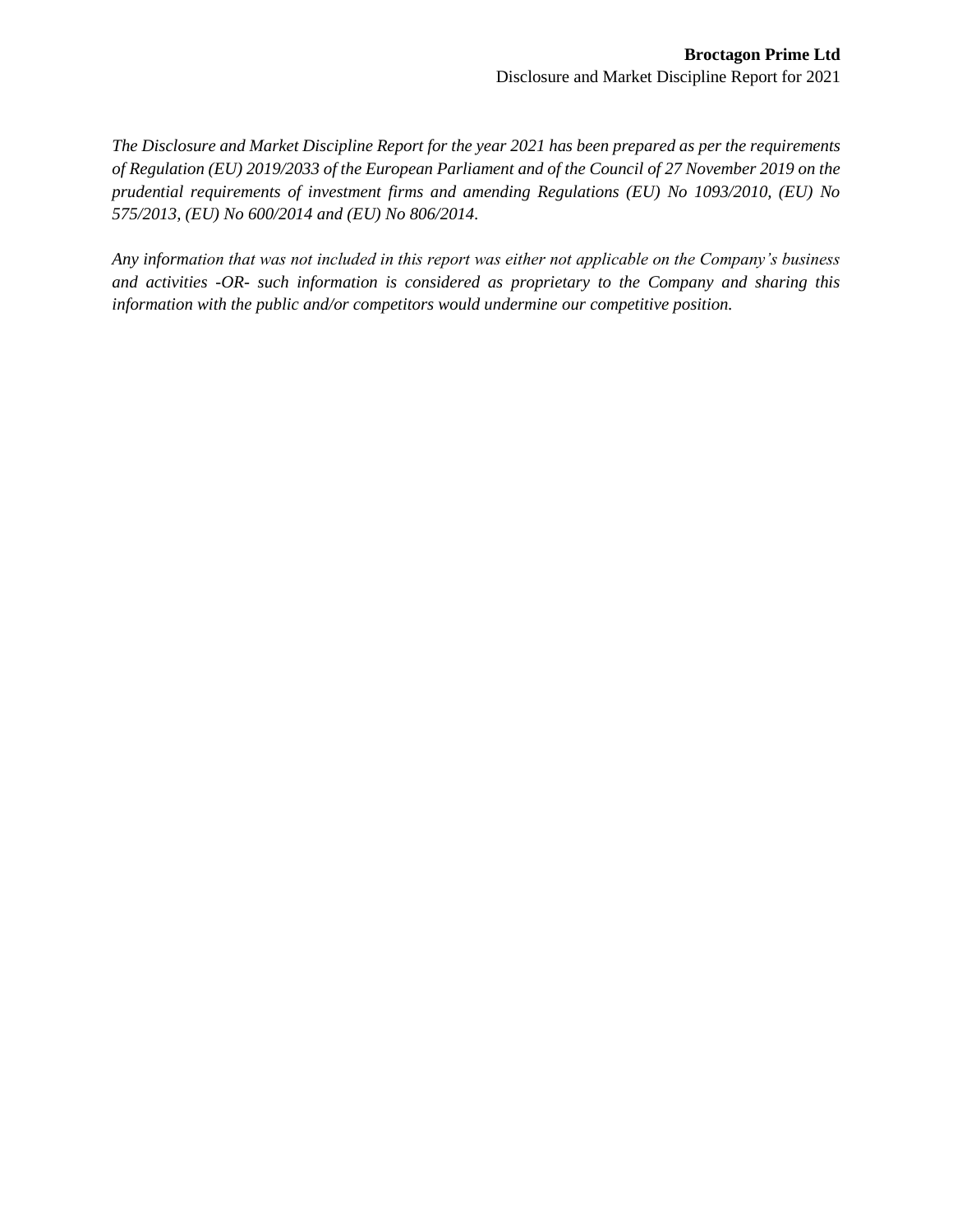# <span id="page-2-0"></span>TABLE OF CONTENTS

| DECLARATION BY THE BOARD OF DIRECTORS ON THE ADEQUACY OF RISK MANAGEMENT |  |
|--------------------------------------------------------------------------|--|
|                                                                          |  |
|                                                                          |  |
|                                                                          |  |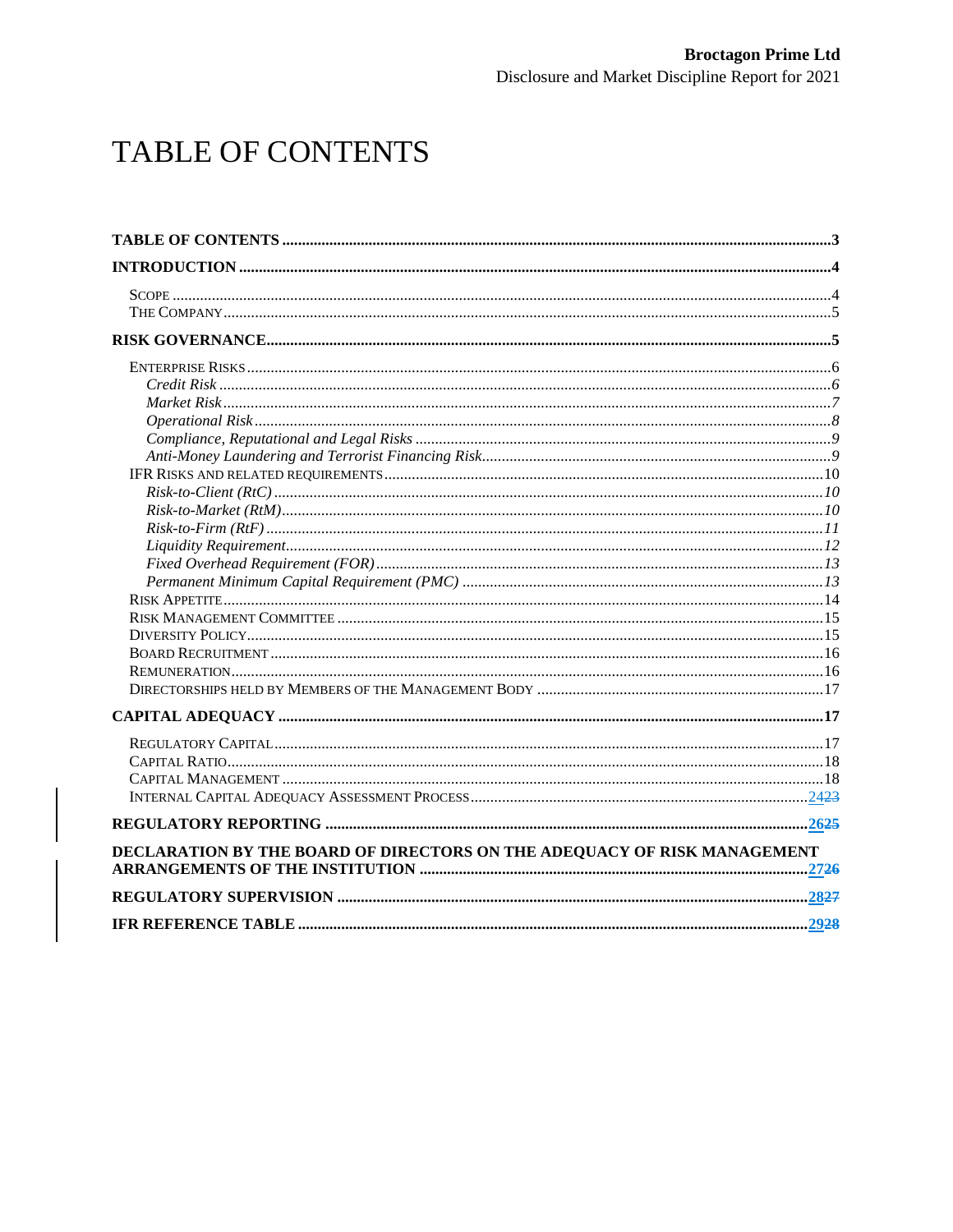# <span id="page-3-0"></span>Introduction

## <span id="page-3-1"></span>Scope

The scope of this report is to promote market discipline and to improve transparency of market participants. The present report is prepared by Broctagon Prime Ltd (the "Company"), a Cyprus Investment Firm ("CIF") authorized and regulated by the Cyprus Securities and Exchange Commission (the "CySEC", the "Commission") which operates in harmonisation with the Markets in Financial Instruments Regulation and Directive ("MiFIR" & "MiFID II" respectively).

| Company name                       | Broctagon Prime Ltd |
|------------------------------------|---------------------|
| <b>CIF</b> Authorization date      | 20/04/2017          |
| <b>CIF License number</b>          | 320/17              |
| <b>Company Registration Date</b>   | 19/09/2016          |
| <b>Company Registration Number</b> | HE 360194           |

#### **Investment Services**

| Reception and transmission of orders in relation to one or more financial instruments                 |
|-------------------------------------------------------------------------------------------------------|
| Execution of Orders on Behalf of Clients                                                              |
| Dealing on Own Account                                                                                |
| <b>Ancillary Services</b>                                                                             |
| Safekeeping and administration of financial instruments, including custodianship and related services |

Granting credits or loans to one or more financial instruments, where the firm granting the credit or loan is involved in the transaction

Foreign exchange services where these are connected to the provision of investment services

In accordance with Regulation (EU) 2019/2033 (the Investment Firm Regulation, "IFR"), the Company is required to disclose information relating to its risk management, capital structure and capital adequacy as well as the most important characteristics of the Company's corporate governance.

The information contained in this report is audited by the Firm's external auditors and published on the Company's website on an annual basis. The Company is making the disclosures on a solo basis.

This document is based on and published along the Audited Financial Statements on an annual basis.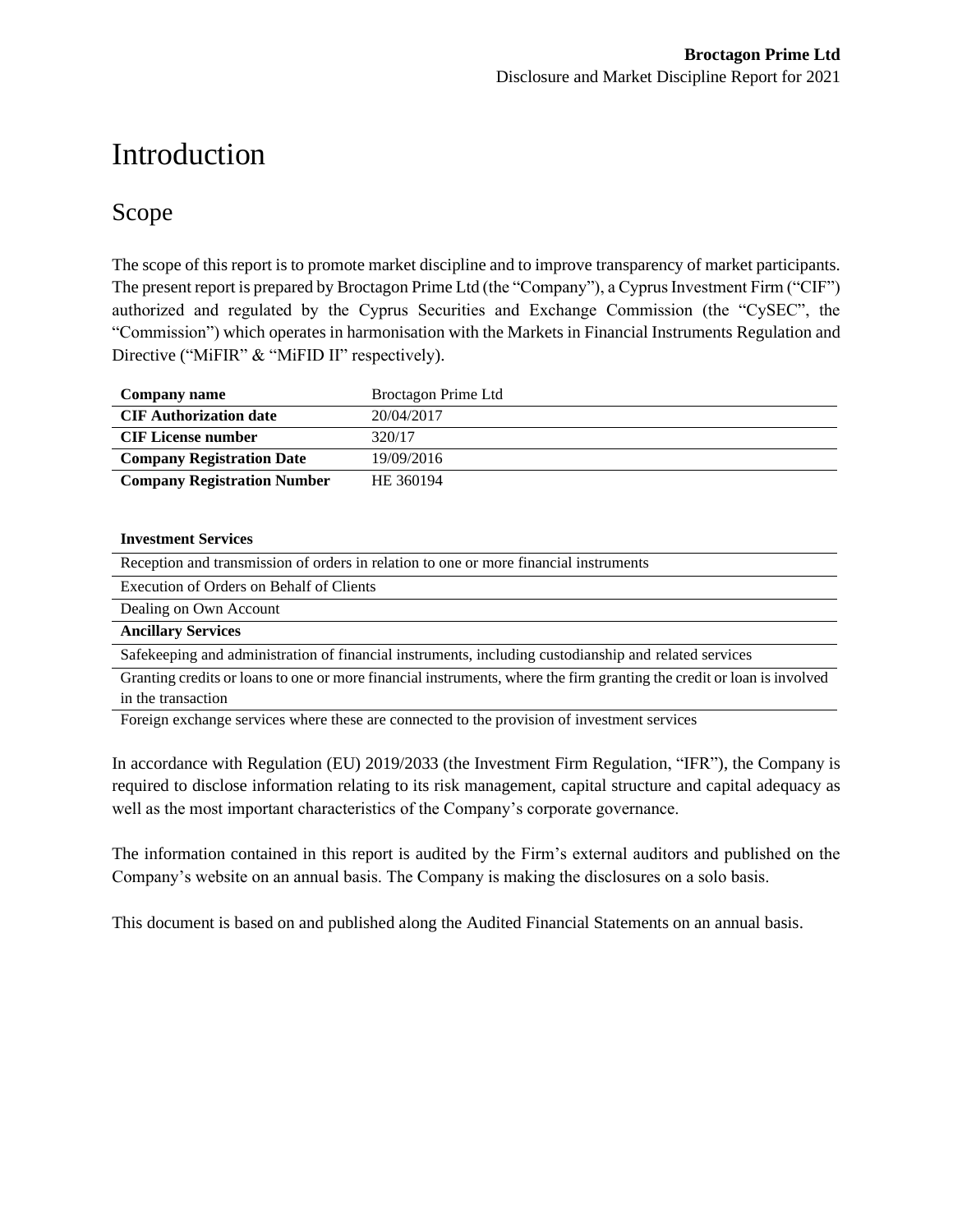## <span id="page-4-0"></span>The Company

Broctagon Prime Ltd operates in Europe, offering MiFID II regulated financial instruments with a particular focus on Foreign Exchange ("Forex") and Contracts for Difference ("CFDS") servicing primarily institutional clients.

As a Company, we have 9 employees located in offices in Cyprus.

We pursue a dynamic business model, trying to maintain a well-balanced capital allocation in our operations, a geographically diversified strategy and always ensure that compliance rules are strictly respected, especially in the area of anti-money laundering and counterterrorism financing.

We consider our reputation to be an asset of great value that must be protected in order to ensure our business development. The prevention and detection of reputation risks is integrated within all the Company's operating practices and further protected by making our employees aware of the values of responsibility, ethical behaviour and commitment.

The Company's business effectiveness is based on the guidelines of the risk management policies and procedures put in place. The Board of Directors ("BoD"), Internal Audit, Risk Manager, Compliance and Anti-Money Laundering Compliance Officer control and supervise the overall risk system so that all units charged with risk management perform their roles effectively on a continuous basis.

Furthermore, the Board of Directors and the Senior Management have the overall responsibility for the internal control systems of capital adequacy assessment, and they have established effective processes to ensure that the full spectrum of risks faced by the Company is properly identified, measured, monitored and controlled to minimise adverse outcomes.

As with all Investment Firms, the Company is exposed to a variety of risks and with main categories being credit, market and operational risk. More information can be found in the sections below.

## <span id="page-4-1"></span>Risk Governance

Implementing an efficient risk management structure is a critical undertaking for the Company, in all businesses, markets and regions in which it operates. The Company's risk management is supervised at the highest level to be compliant with the regulations enforced by CySEC and the European regulatory framework.

The Company operates in the financial services industry and considers the below risks as the most important, hence are continuously monitored in order to be mitigated the soonest possible: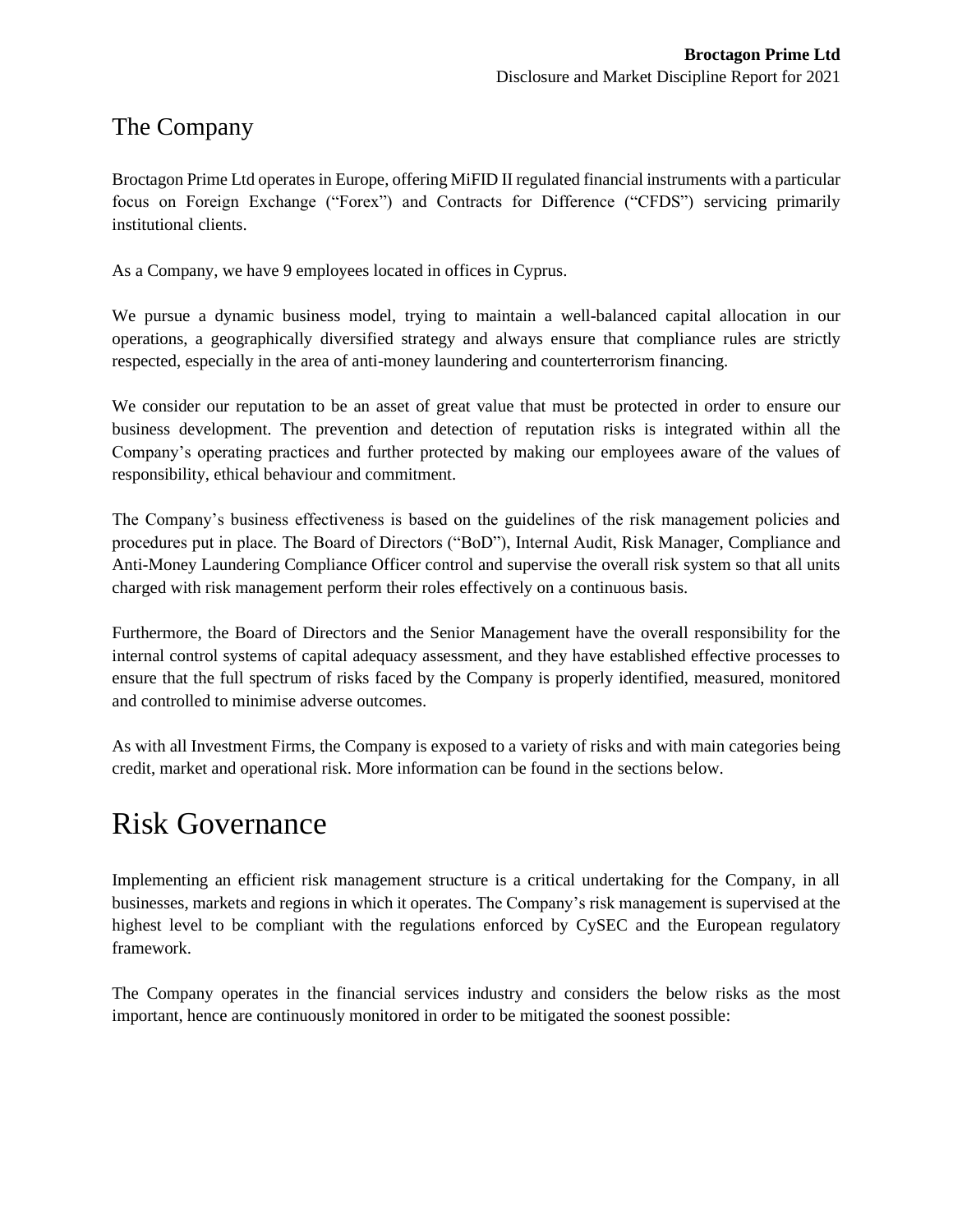#### Enterprise Risks

- *Credit risk*
- *Market risk*
- *Operational risk*
- *Compliance risk*
- *Reputational risk*
- *Strategic risk*

#### IFR-related Risks

- *Risk-to-Client (RtC)*
- *Risk-to-Market (RtM)*
- *Risk-to-Firm (RtF)*
- *Concentration Risk*

Although the risks mentioned in the lists above are interconnected, for the purposes of these disclosures we will separate them in order to be able to capture all the different components both from a regulatory as well as a general risk perspective.

## <span id="page-5-0"></span>Enterprise Risks

### <span id="page-5-1"></span>**Credit Risk**

Credit risk corresponds to the risk of losses arising from the inability of the Company's customers, issuers or other counterparties to meet their financial commitments. It mainly arises by the Company's deposits in credit and financial institutions and by assets held from debtors or prepayments made.

Although the capital requirement of Credit Risk has been essentially removed from the own funds requirement reporting under IFR, the company continues to consider Credit Risk as a key risk category under its broader risk management approach and it follows various credit risk mitigation strategies in order to minimize the possibility of occurrence of this risk, such as:

- *All Client funds are held in segregated accounts, separated from Company's funds.*
- *The Company maintains regular credit review of counterparties, identifying the key risks faced and reports them to the Board of Directors, which then determines the firm's risk appetite and ensures that an appropriate amount of capital is maintained.*
- *In order to maintain its Credit risk to the minimum, the Company is using EU credit institutions for safekeeping of funds and always ensures that the banks it cooperates with have high ratings based on top credit rating agencies (Moody's, S&P or Fitch), it frequently monitors their compliance with the EU regulatory framework and diversifies the funds over several credit institutions thus mitigating the risk exposure efficiently.*

Further to the above, the Company has policies to diversify credit risk and to limit the amount of credit exposure (concentration risk) to any counterparty, at all times.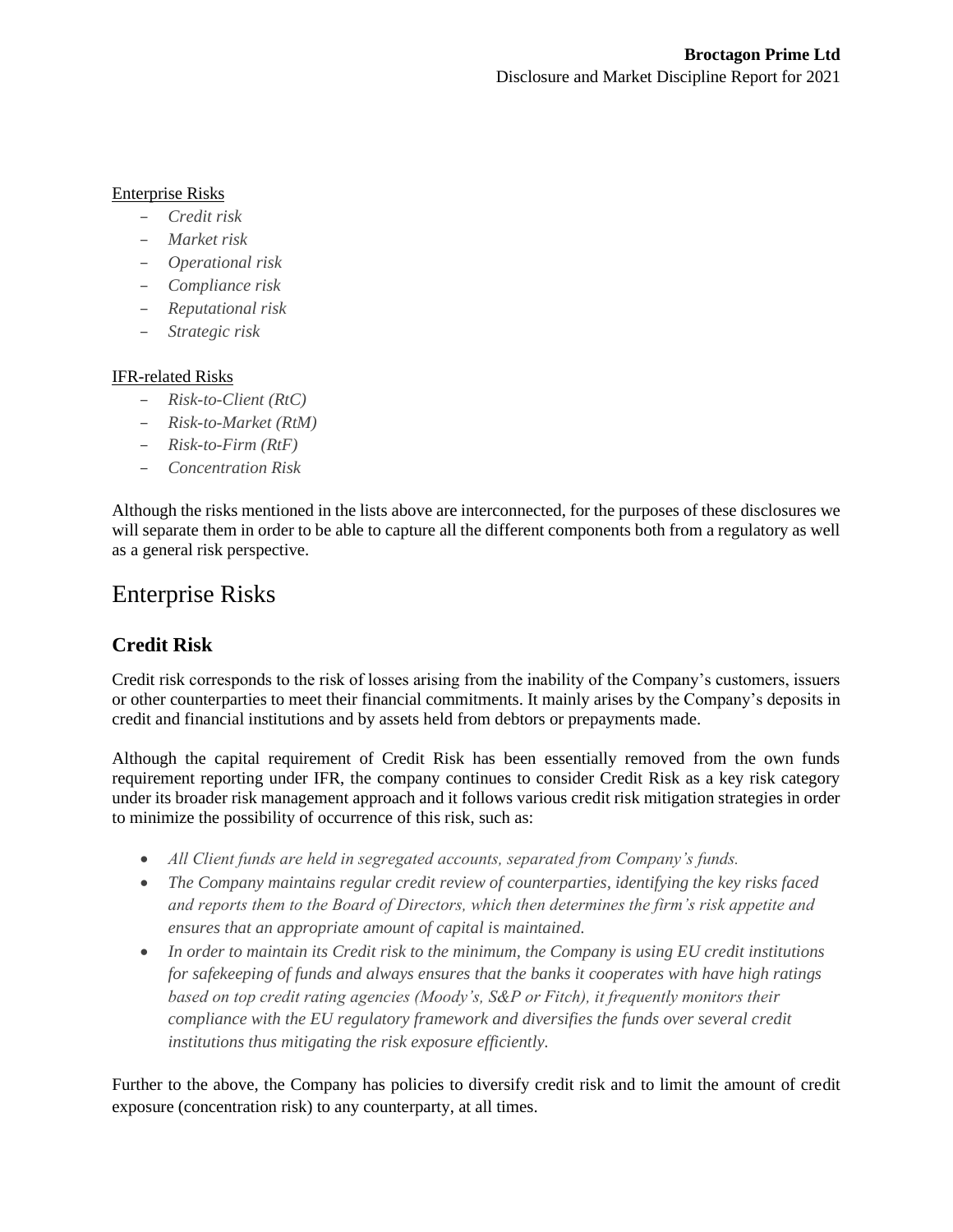#### <span id="page-6-0"></span>**Market Risk**

Market risk corresponds to the risk of a loss of value on financial instruments arising from changes in market parameters, the volatility of these parameters and correlations between them. These parameters include but are not limited to exchange rates, interest rates, and the price of securities (equity, bonds), commodities, derivatives and other assets. Market risk mainly arises from:

- *1. Position Risk: It refers to the probability of loss associated with a particular trading (long or short) position due to price changes*
- *2. Interest rate risk: The risk that the fair value of future cash flows of a financial instrument will fluctuate because of changes in market interest rates.*
- *3. Commodities Risk: It refers to the uncertainties of future market values and of the size of the future income, caused by the fluctuation in the prices of commodities. These commodities may be oil, metals, gas, electricity etc.*
- *4. Foreign Exchange Risk: It is a financial risk that exists when a transaction is denominated in a currency other than the base currency of the company. The foreign exchange risk in the Company is effectively managed by the establishment and control of foreign exchange limits, such as through the establishment of maximum value of exposure to a currency pair as well as through the utilization of sensitivity analysis.*

The Company monitors its market risk exposures regularly and additionally reports them on a quarterly basis to CySEC, as per the Net Position Risk (NPR) method of the K-Factor Requirement of IFR (see the next section for more information).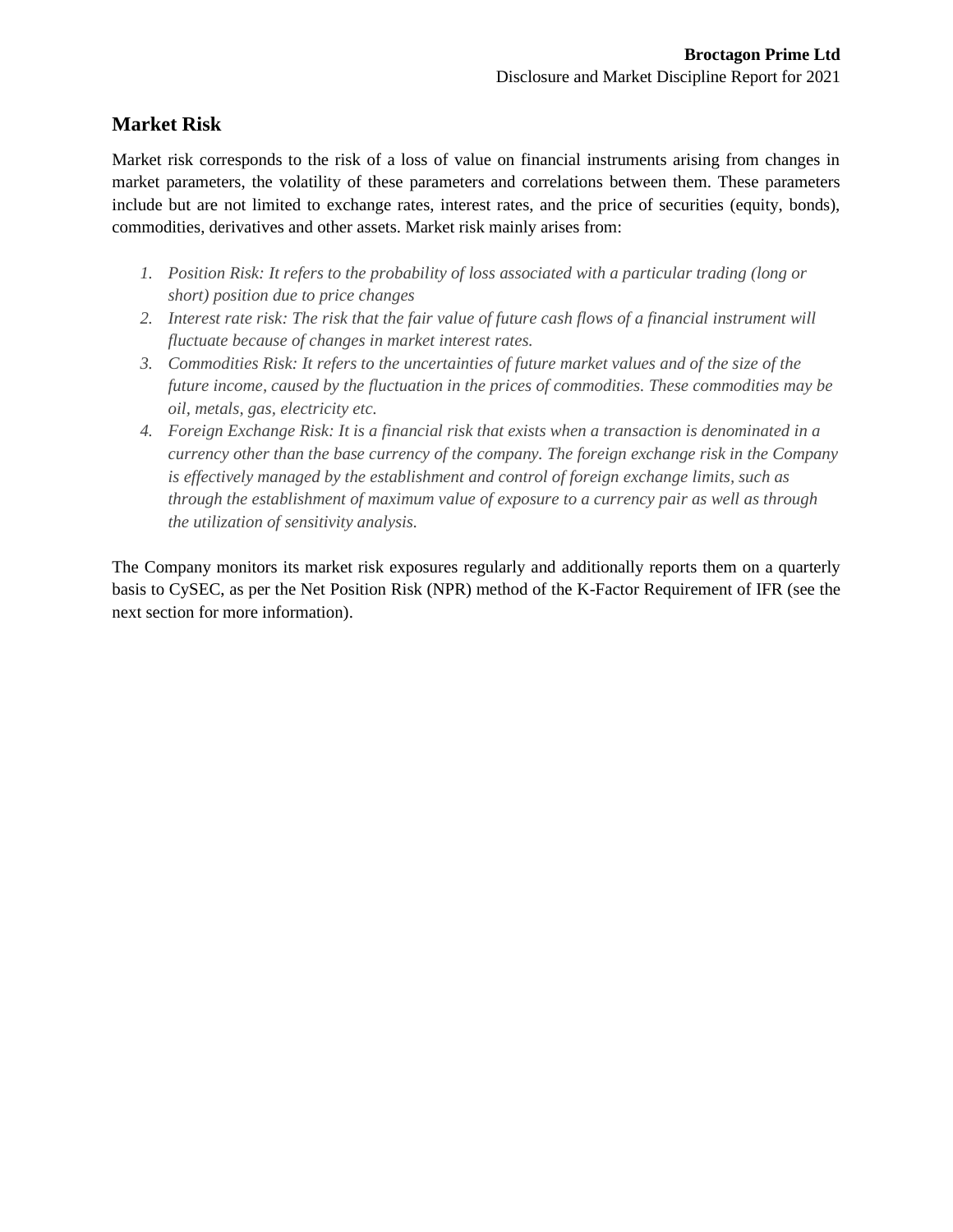### <span id="page-7-0"></span>**Operational Risk**

Operational risk corresponds to the risk of losses/failure arising from inadequacies or failures in internal procedures, systems or staff, or from external events, including low-probability events that entail a high risk of loss.

The Company has in place processes, management tools and a control infrastructure to enhance the Company-wide control of its operational risk. These include, among others, specific procedures, permanent supervision, business continuity plans, and functions dedicated to the oversight and management of specific types of operational risks, such as fraud, risks related to external service providers, legal risks, information system security risks and compliance risks.

In extend, the management of operational risk is geared towards:

- *Maintaining a strong internal control governance framework.*
- *Managing operational risk exposures through a consistent set of processes that drive risk identification, assessment, control and monitoring.*

The Company implements the below mitigation strategies in order to minimize its operational risk and develop risk awareness:

- *Provide of adequate information to the Company's management, in all levels, in order to facilitate decision making for risk control activities*
- *Implement a strong system of internal controls to ensure that operational losses do not cause material damage to the Company and have a minimal impact on profitability and objectives*
- *Implement improvements on productivity, efficiency and cost effectiveness, with an objective to improve customer service and protect shareholder value*
- *Establish a "four-eye" structure and board oversight*
- *Implement improvements on its methods of detecting fraudulent activities*
- *Updating its business contingency and disaster recovery plan*

Finally, the Senior Management employs specialized tools and methodologies to identify, assess, mitigate and monitor operational risk. To this effect, the following are implemented:

- *Incident collection*
- *Key Risk Indicators*
- *Business Continuity Management*
- *Training and awareness*

For the calculation of operational risk in relation to the new capital adequacy reporting under IFR the Company uses the Fixed Overhead Requirement (further information can be found in the next section).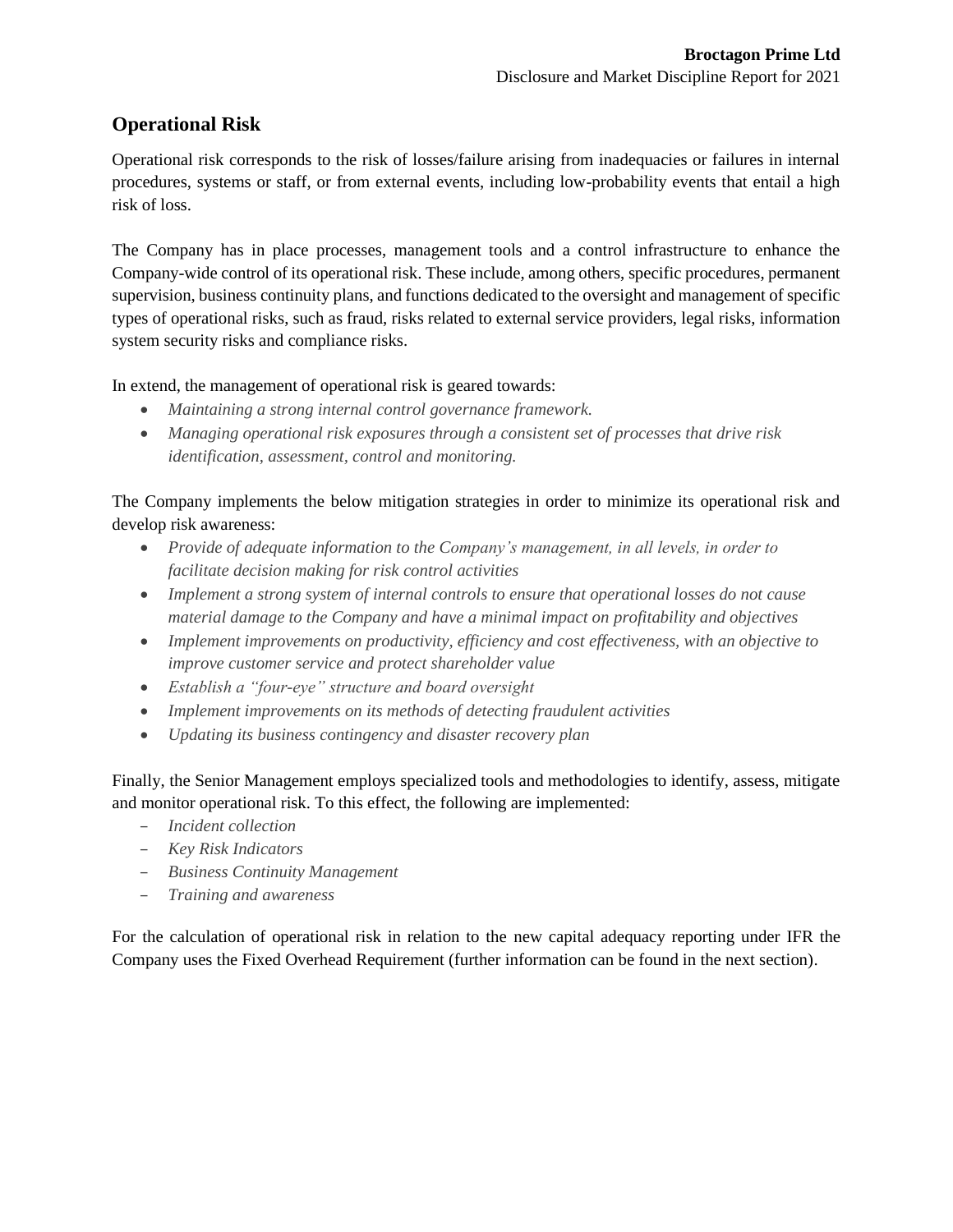### <span id="page-8-0"></span>**Compliance, Reputational and Legal Risks**

Compliance risk corresponds to the risk of legal, administrative or disciplinary sanctions or material financial losses, arising from failure to comply with the provisions governing the Company's activities. Compliance means acting in accordance with applicable regulatory rules, as well as professional, ethical and internal principles and standards. Fair treatment of customers, with integrity, contributes decisively to the reputation of the Company.

By ensuring that these rules are observed, the Company works to protect its customers and, in general, all its counterparties, employees, and shareholders.

The Compliance Officer verifies that all compliance laws, regulations and principles applicable to the Company's services are observed, and that all staff respect the codes of good conduct and individual compliance. The Compliance Officer also monitors the prevention of reputational damage, performs compliance controls at the highest level and assists with the day-to-day operations.

Independent compliance policies have been set up within the Company's different business lines to identify and prevent any risks of non-compliance.

### <span id="page-8-1"></span>**Anti-Money Laundering and Terrorist Financing Risk**

Money laundering and terrorist financing risk mainly refers to the risk where the Company may be used as a vehicle to launder money and/or assist/involved in financing terrorism. The Company has in place policies, procedures and controls in order to mitigate the money laundering and terrorist financing risks. Among others, these policies, procedures and controls include the following:

- *A risk-based approach that involves specific measures and procedures in assessing, identifying and managing the Money Laundering and Terrorist Financing risks faced by the Company*
- *Adequate Client due diligence and identification procedures*
- *Minimum standards of quality of the required identification data for each type of Client (e.g. documents from independent and reliable sources, third party information)*
- *Obtaining additional data and information from Clients, where this is appropriate and relevant, for the proper and complete understanding of their activities and source of wealth.*
- *Monitoring and reviewing the business relationship with clients and potential clients of high-risk countries*
- *Ensuring that the Company's personnel receive the appropriate training and assistance*

The Company is frequently reviewing its policies, procedures and controls with respect to money laundering and terrorist financing to ensure top level compliance with the applicable legislation.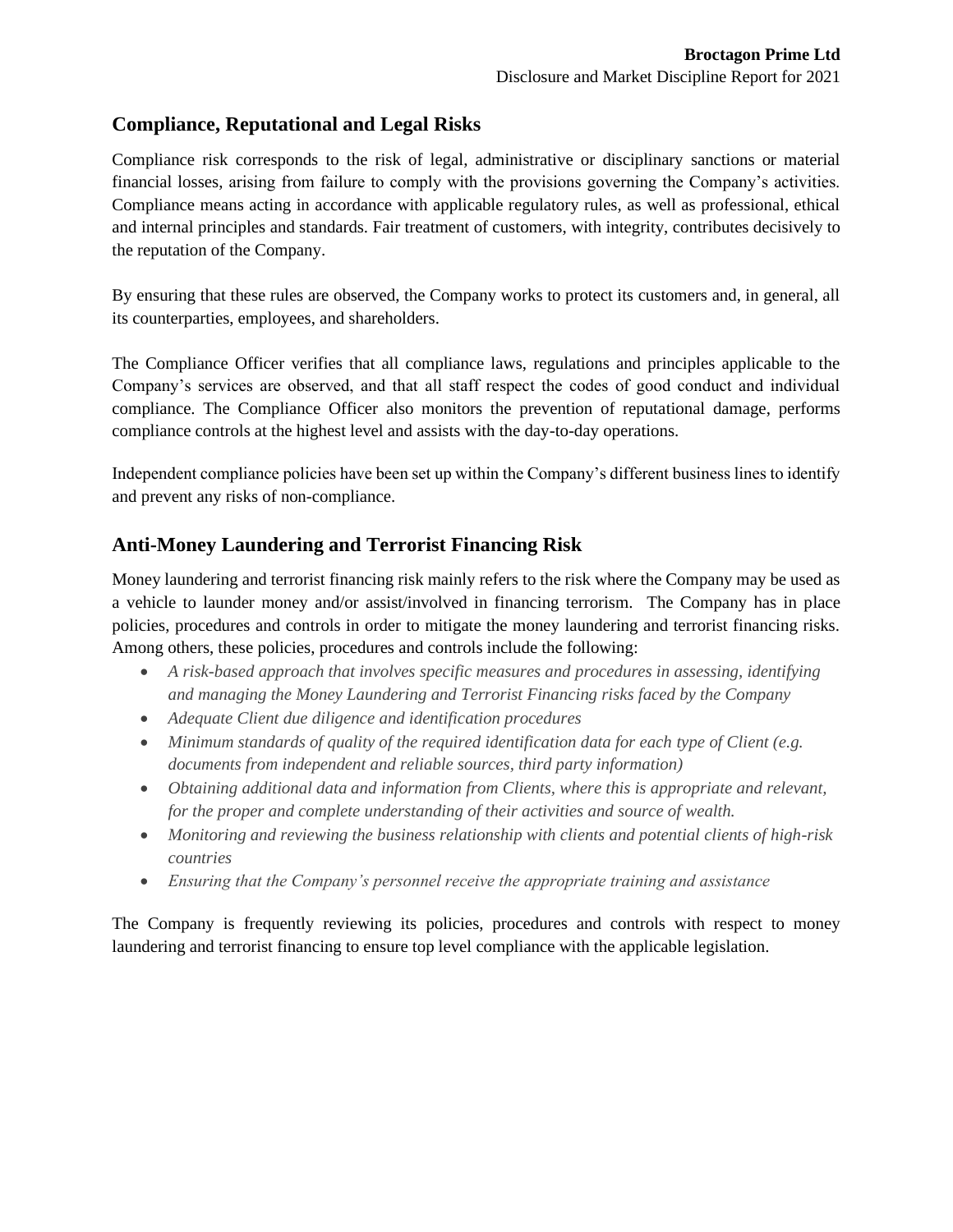**K-factor Requirement**

## <span id="page-9-0"></span>IFR Risks and related requirements

The introduction of IFR, brought significant changes in the way investment firms calculate their capital requirements. As such our Firm has created a separate policy in avoid mixing risks arising from the Company's operations (i.e. Enterprise risks as these are presented in the section above) with risks arising from the revised capital requirements framework, presented below alongside, the rest of the "non-risk" capital requirements.

In line this this, the risks under IFR are collectively refer to as K-Factors. K-Factor requirements (KFR), is a methodology recommended by the European Banking Authority, in order to capture the range of risks which an investment firm is exposed to.

The K-factors essentially replace the CRR credit, market and operational risk approach in order to better calibrate the capital needed to meet the risks of the investment firm.

Broadly speaking, K-factors are quantitative indicators or factors which represent the risks that an investment firm can pose to customers, market/liquidity and the firm itself. There are three K-factor groups:

#### <span id="page-9-1"></span>**Risk-to-Client (RtC)**

The K-factors under RtC capture client assets under management and ongoing advice (K-AUM), client money held (K‐CMH), assets safeguarded and administered (K‐ASA), and client orders handled (K‐COH).

As at 31/12/2021, our firm was exposed to:

|       | A-ractor Acquirement |
|-------|----------------------|
| K-AUM |                      |
| K-CMH | 129                  |
| K-ASA |                      |
| K-COH | 59                   |

#### <span id="page-9-2"></span>**Risk-to-Market (RtM)**

The K-factor under RtM captures net position risk (K-NPR) in accordance with the market risk provisions of CRR or, where permitted by the competent authority for specific types of investment firms which deal on own account through clearing members, based on the total margins required by an investment firm's clearing member (K‐CMG).

As at 31/12/2021, our firm was exposed to:

|       |  | <b>K-factor Requirement</b> |
|-------|--|-----------------------------|
| K-NPR |  | 2.964                       |
| K-CMG |  |                             |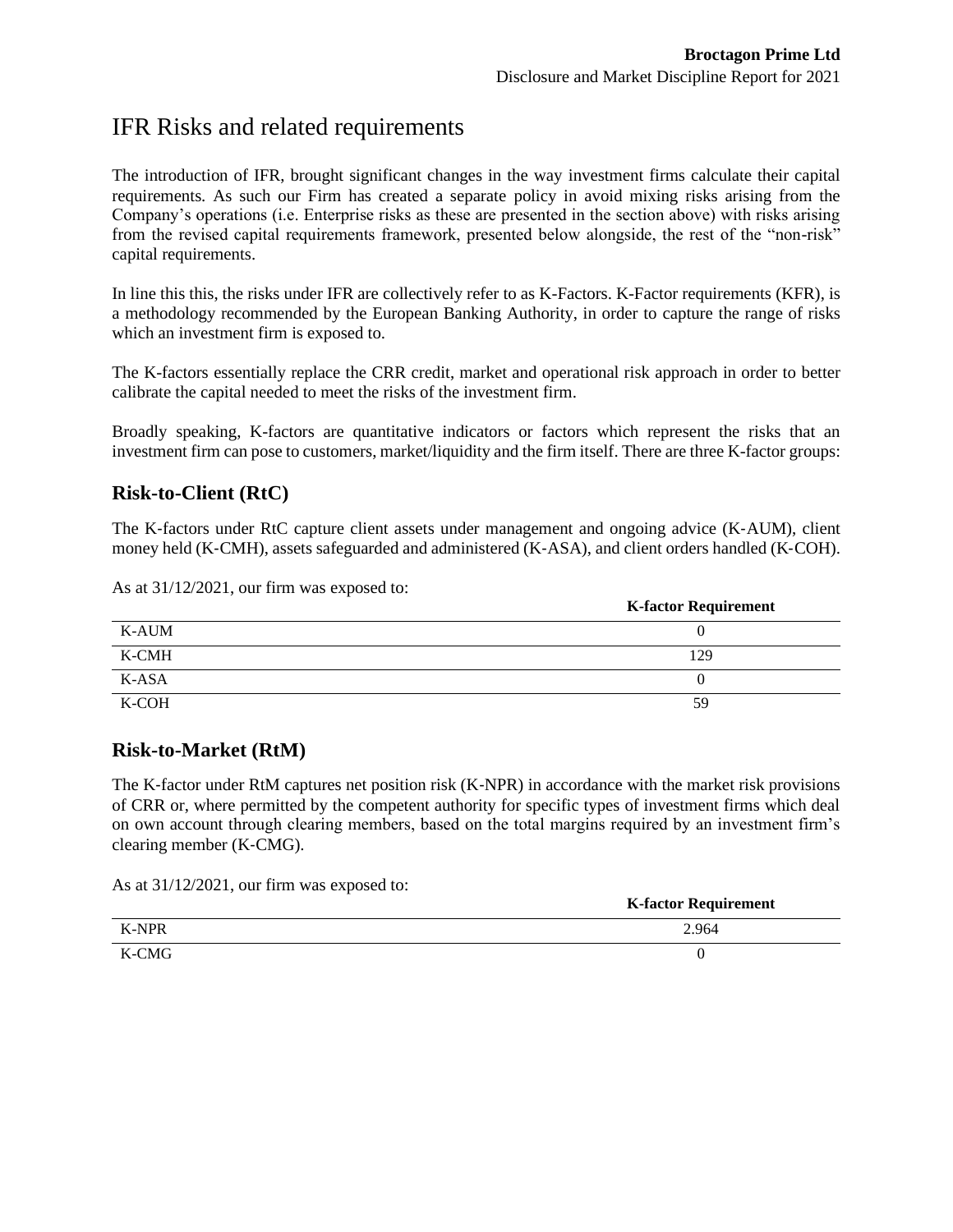|                       | <b>K-factor Requirement</b> |
|-----------------------|-----------------------------|
| Position risk         | 181                         |
| Foreign exchange risk | 2.743                       |
| Commodity risk        | 40                          |
| Total (NPR)           | 2.964                       |

*Market risk capital requirements based on NPR*

#### <span id="page-10-0"></span>**Risk-to-Firm (RtF)**

The K-factors under RtF capture an investment firm's exposure to the default of their trading counterparties (K‐TCD) in accordance with simplified provisions for counterparty credit risk based on CRR, concentration risk in an investment firm's large exposures to specific counterparties based on the provisions of CRR that apply to large exposures in the trading book (K‐CON), and operational risks from an investment firm's daily trading flow (K‐DTF).

As at 31/12/2021, our firm was exposed to:

| $\frac{1}{100}$ at $\frac{1}{21}$ $\frac{1}{100}$ $\frac{1}{20}$ $\frac{1}{20}$ , $\frac{1}{20}$ $\frac{1}{20}$ $\frac{1}{20}$ $\frac{1}{20}$ $\frac{1}{20}$ $\frac{1}{20}$ $\frac{1}{20}$ $\frac{1}{20}$ $\frac{1}{20}$ $\frac{1}{20}$ $\frac{1}{20}$ $\frac{1}{20}$ $\frac{1}{20}$ $\frac{1}{20}$ $\frac{1}{$ | <b>K-factor Requirement</b> |
|-----------------------------------------------------------------------------------------------------------------------------------------------------------------------------------------------------------------------------------------------------------------------------------------------------------------|-----------------------------|
| K-TCD                                                                                                                                                                                                                                                                                                           |                             |
| K-DTF                                                                                                                                                                                                                                                                                                           | 65                          |
| K-CON                                                                                                                                                                                                                                                                                                           |                             |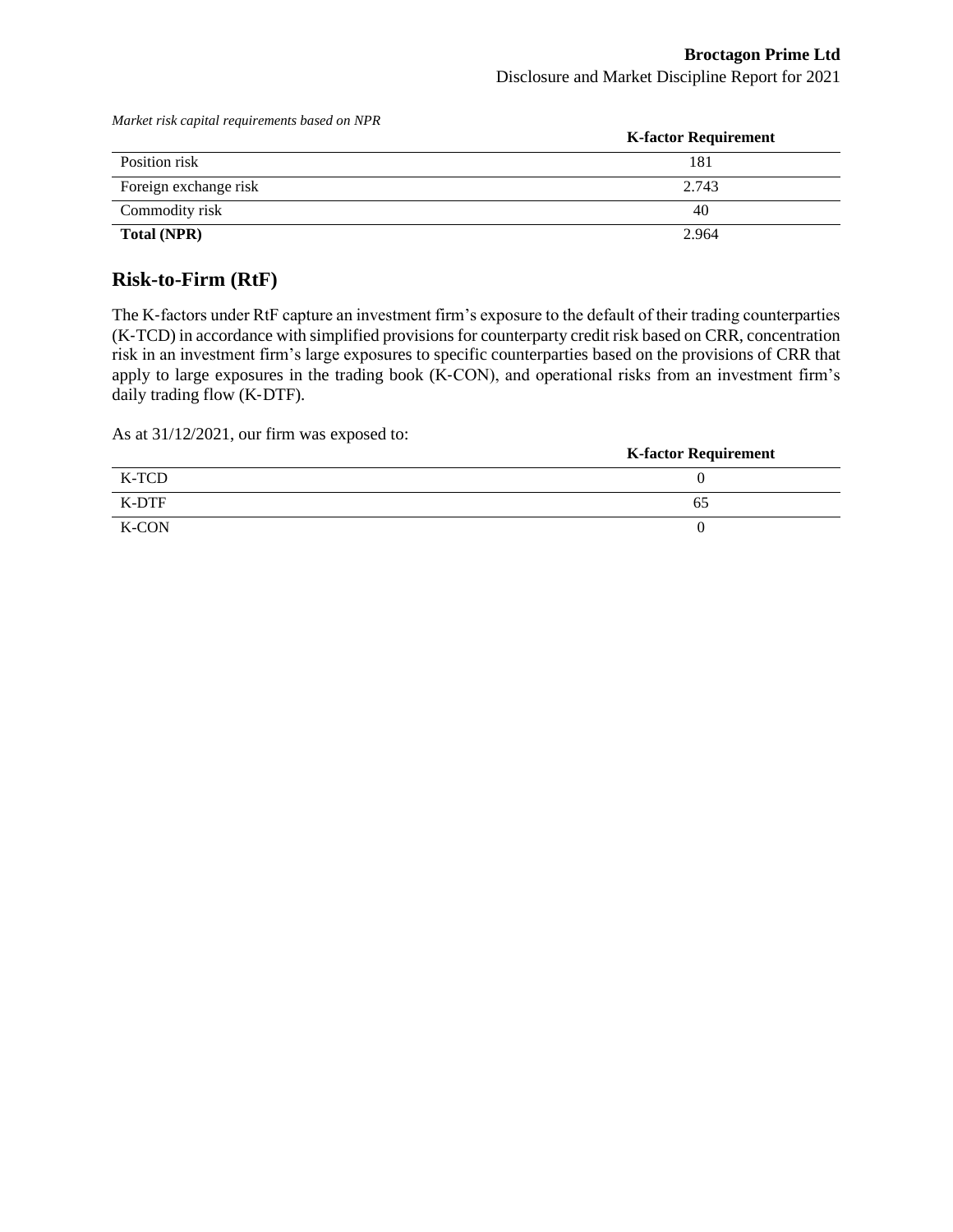**Amount**

### <span id="page-11-0"></span>**Liquidity Requirement**

Liquidity requirement corresponds to the risk of the Company not being able to meet its cash or collateral requirements as they arise. The Company's primary objective is to ensure the funding of its activities in the most cost-effective way by managing liquidity risk and adhering to regulatory constraints (such as the requirement of always holding a minimum of one third of their fixed overheads requirement in liquid assets). The table below shows the Firm's liquidity requirement as at 31/12/2021.

|  |  | IFR Liquidity Requirement, as at 31/12/2021 |  |  |
|--|--|---------------------------------------------|--|--|
|--|--|---------------------------------------------|--|--|

| <b>Liquidity Requirement</b>                                                                                                 | 109              |
|------------------------------------------------------------------------------------------------------------------------------|------------------|
| <b>Client guarantees</b>                                                                                                     | $\Omega$         |
| <b>Total liquid assets</b>                                                                                                   | 681              |
| <b>Unencumbered short-term deposits</b>                                                                                      | 681              |
| Total eligible receivables due within 30 days                                                                                | $\theta$         |
| <b>Level 1 assets</b>                                                                                                        | $\theta$         |
| Coins and banknotes                                                                                                          | $\theta$         |
| Withdrawable central bank reserves                                                                                           | $\theta$         |
| Central bank assets                                                                                                          | $\theta$         |
| Central government assets                                                                                                    | $\Omega$         |
| Regional government/local authorities assets                                                                                 | $\overline{0}$   |
| Public Sector Entity assets                                                                                                  | $\theta$         |
| Recognisable domestic and foreign currency central government and central bank assets                                        | $\theta$         |
| Credit institution (protected by Member State government, promotional lender) assets                                         | $\theta$         |
| Multilateral development bank and international organisations assets                                                         | $\theta$         |
| Extremely high-quality covered bonds                                                                                         | $\Omega$         |
| <b>Level 2A assets</b>                                                                                                       | $\boldsymbol{0}$ |
| Regional government/local authorities or Public Sector Entities assets (Member State, RW20<br>$%$ )                          | $\theta$         |
| Central bank or central/regional government or local authorities or Public Sector Entities assets<br>(Third Country, RW20 %) | $\overline{0}$   |
| High quality covered bonds (CQS2)                                                                                            | $\overline{0}$   |
| High quality covered bonds (Third Country, CQS1)                                                                             | $\theta$         |
| Corporate debt securities (CQS1)                                                                                             | $\Omega$         |
| <b>Level 2B assets</b>                                                                                                       | $\Omega$         |
| Asset-backed securities                                                                                                      | $\theta$         |
| Corporate debt securities                                                                                                    | $\mathbf{0}$     |
| Shares (major stock index)                                                                                                   | $\overline{0}$   |
| Restricted-use central bank committed liquidity facilities                                                                   | $\overline{0}$   |
| High quality covered bonds (RW35 %)                                                                                          | $\Omega$         |
| <b>Qualifying CIU shares/units</b>                                                                                           | $\boldsymbol{0}$ |
| Total other eligible financial instruments                                                                                   | $\overline{0}$   |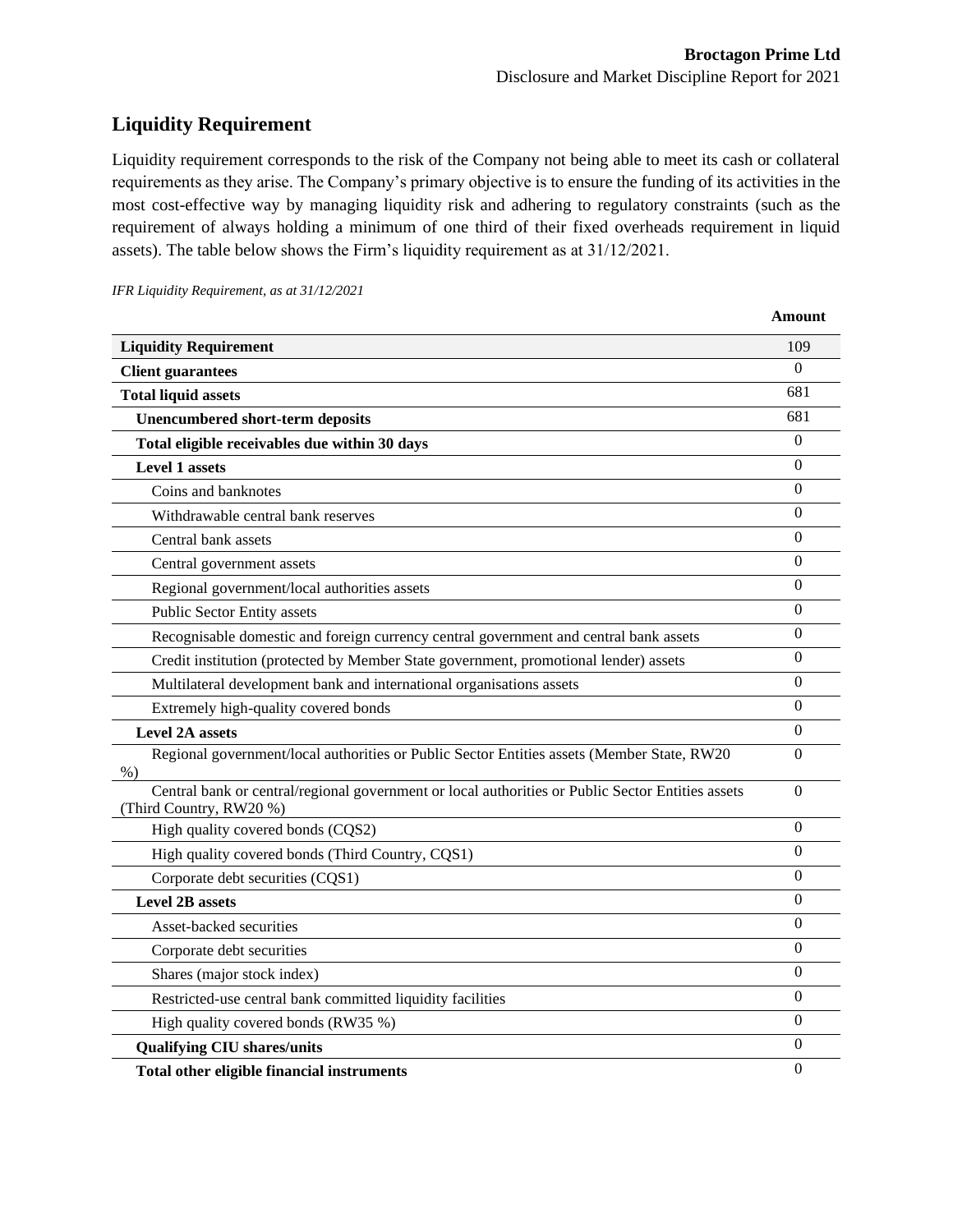### <span id="page-12-0"></span>**Fixed Overhead Requirement (FOR)**

Under IFR, the Firm is required to report its Fixed Overhead requirement, essentially substituting the CRR operational risk, calculated as a quarter of the fixed overheads of the preceding year. The table below indicates the calculations used for our reporting:

*Fixed Overhead Requirement, as at 31/12/2021*

|                                                                                       | <b>Amount</b> |
|---------------------------------------------------------------------------------------|---------------|
| <b>Fixed Overhead Requirement</b>                                                     | 326           |
| Annual Fixed Overheads of the previous year after distribution of profits             | 1303          |
| Total expenses of the previous year after distribution of profits                     | 1303          |
| (-) Total deductions                                                                  | $\Omega$      |
| (-) Staff bonuses and other remuneration                                              | 0             |
| (-) Employees', directors' and partners' shares in net profits                        | 0             |
| (-) Other discretionary payments of profits and variable remuneration                 | $\theta$      |
| (-) Shared commission and fees payable                                                | 0             |
| (-) Fees, brokerage and other charges paid to CCPs that are charged to customers      | $\theta$      |
| (-) Fees to tied agents                                                               | 0             |
| (-) Interest paid to customers on client money where this is at the firm's discretion | $\Omega$      |
| (-) Non-recurring expenses from non-ordinary activities                               | 0             |
| (-) Expenditures from taxes                                                           | 0             |
| (-) Losses from trading on own account in financial instruments                       | 0             |
| (-) Contract based profit and loss transfer agreements                                | 0             |
| (-) Expenditure on raw materials                                                      | $\Omega$      |
| (-) Payments into a fund for general banking risk                                     | 0             |
| (-) Expenses related to items that have already been deducted from own funds          | $\theta$      |
| Projected fixed overheads of the current year                                         | 0             |
| Variation of fixed overheads (%)                                                      | $-100.00\%$   |

### <span id="page-12-1"></span>**Permanent Minimum Capital Requirement (PMC)**

The Permanent Minimum Capital Requirement is the initial capital required for authorisation to conduct the relevant investment services set in accordance with the Investment Firm Directive (IFD).

As at 31/12/2021, the Firm's PMC was EUR750,000 for offering the services refer to in the Scope section of this report.

Finally, since the reporting obligation under IFR, started recently, the Firm is collecting information in order to draft a policy in relation to the aforementioned risks and capital requirements. In relation to our most recent reported figures under IFR, please refer to section **Capital Adequacy**.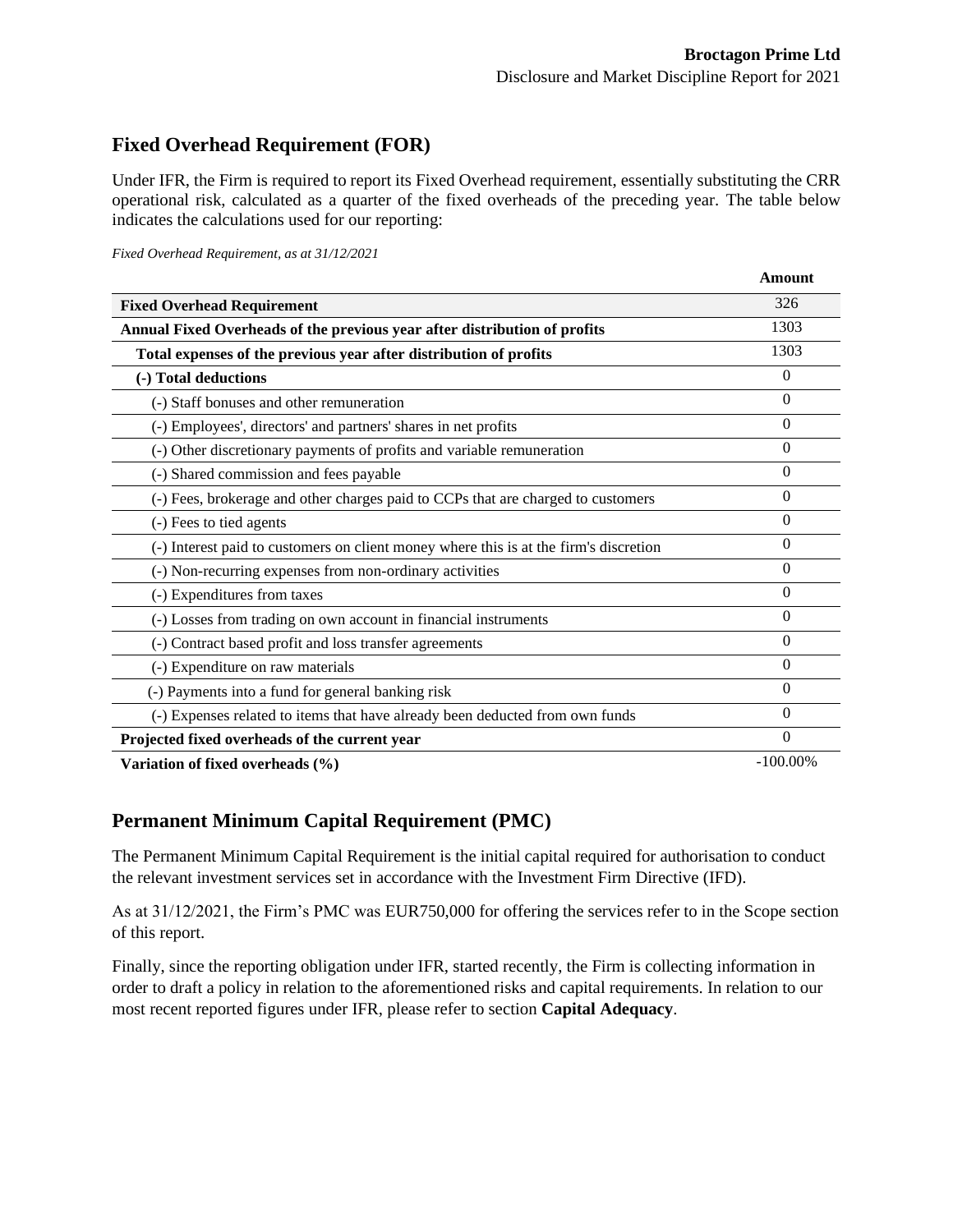## <span id="page-13-0"></span>Risk Appetite

The Company defines Risk Appetite as the level of risk, by type and by business that the Company is prepared to incur given its strategic targets and is one of the strategic oversight tools available to the Management body.

The positioning of the business in terms of risk/return ratio as well as the Company's risk profile by type of risk are analysed and approved by the BoD. The Company's risk appetite strategy is implemented by the Senior Management in collaboration with the BoD and applied by all divisions through an appropriate operational steering system for risks.

Essential indicators for determining the Risk Appetite are regularly monitored over the year to detect any events that may result in unfavourable developments on the Company's risk profile. Such events may give rise to remedial action, up to the deployment of a recovery plan in the most severe cases.

Throughout the year, **the Company's risk profile has remained within normal/acceptable levels despite effects of recent macroeconomic factors, including the COVID pandemic.** 

Finally, in regards to the revised capital requirements, since the IFR came into force in mid-2021, we have revised our regulatory appetite levels as per the below tables:

#### *Revised Risk Appetite levels in response to IFR changes*

|                        | <b>Total Ratio</b> |
|------------------------|--------------------|
| • Well Above the limit | $>150\%$           |
| $\bullet$ At the limit | $100\% - 150\%$    |
| • Below the limit      | $< 100\%$          |

|                        | <b>Own Funds</b>      |
|------------------------|-----------------------|
| • Well Above the limit | >1.000,000            |
| $\bullet$ At the limit | $750,000 - 1.000,000$ |
| • Below the limit      | <750.000              |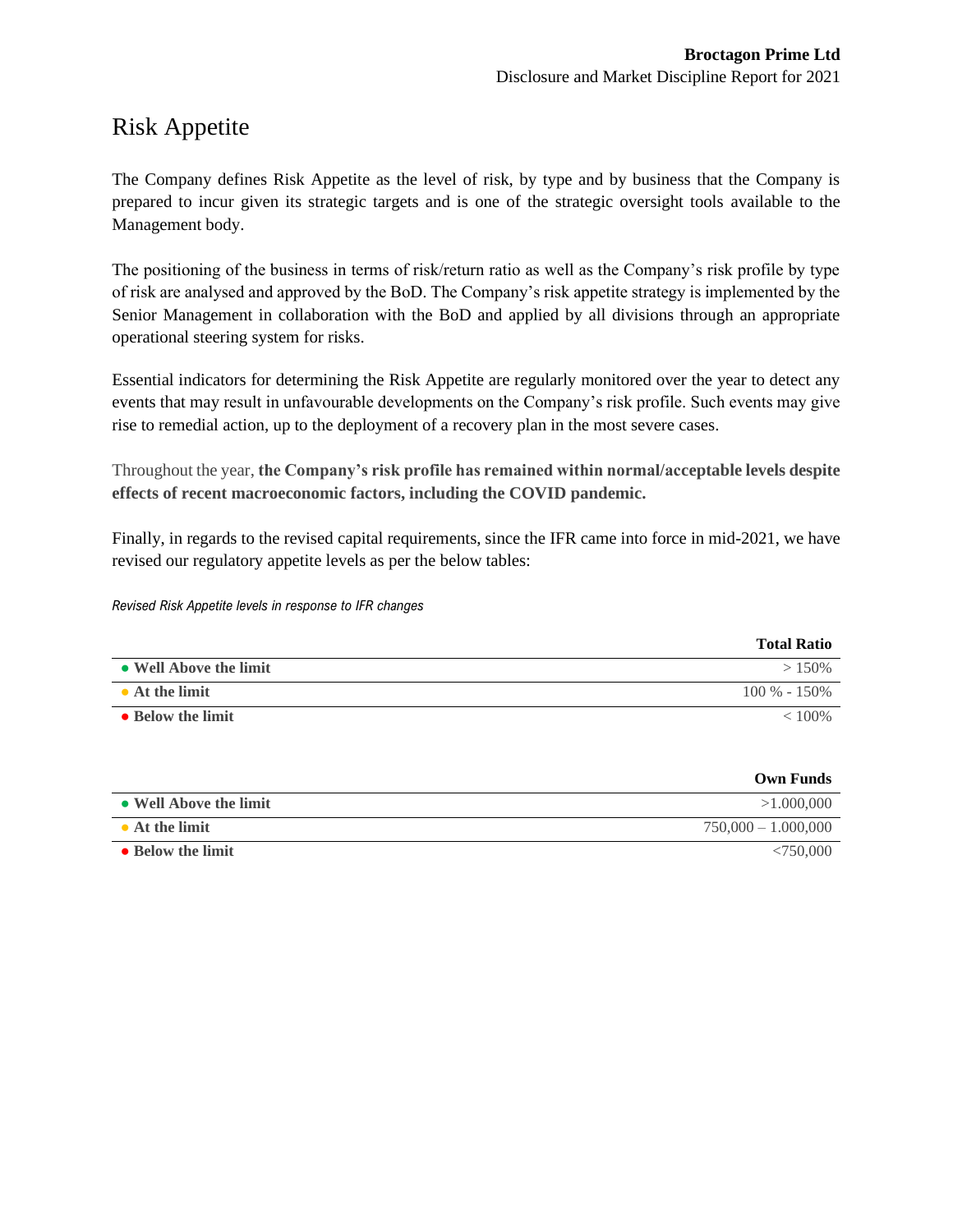## <span id="page-14-0"></span>Risk Management Committee

The Risk Management Committee ("RMC") advises the Board of Directors on the overall strategy and the appetite to all kinds of risks and helps the Board to verify that this strategy is implemented. It is responsible for:

- *Reviewing the risk control procedures and is consulted about setting overall risk limits*
- *Reviewing on a regular basis the strategies, policies, procedures and systems used to detect, manage and monitor the liquidity risk and submitting its conclusions to the Board of Directors*
- *Reviewing the policies in place and the reports prepared to comply with the regulations on internal control*
- *Reviewing the policy concerning risk management and the monitoring of off-balance sheet commitments, especially considering the memoranda drafted to this end by the without prejudice to the Compensation Committee's missions, reviewing whether the incentives provided by the compensation policy and practices are compatible with the Company's situation with regard to the risks it is exposed to, its share capital, its liquidity and the probability and timing of expected benefits*

The committee held three (3) meetings in 2021.

## <span id="page-14-1"></span>Diversity Policy

The Company recognizes the value of a diverse and skilled workforce and management body, as diversity is an asset to organizations and linked to better economic performance.

#### **We are committed on creating and maintaining an inclusive and collaborative workplace culture that will provide sustainability for the organization into the future.**

The Company considers itself diverse in regards to its main workforce and has in place a diversity policy in relation to its management body and all employees.

The Company while assessing diversity should consider the following aspects:

• *Educational and professional background* 

The management body should consist of members of different backgrounds to the financial services sector.

• *Gender* 

The management body should ensure gender balance in order to ensure adequate representation of population.

• *Age* 

The management body should consist of members of different age, so as to ensure adequate representation of population and target market.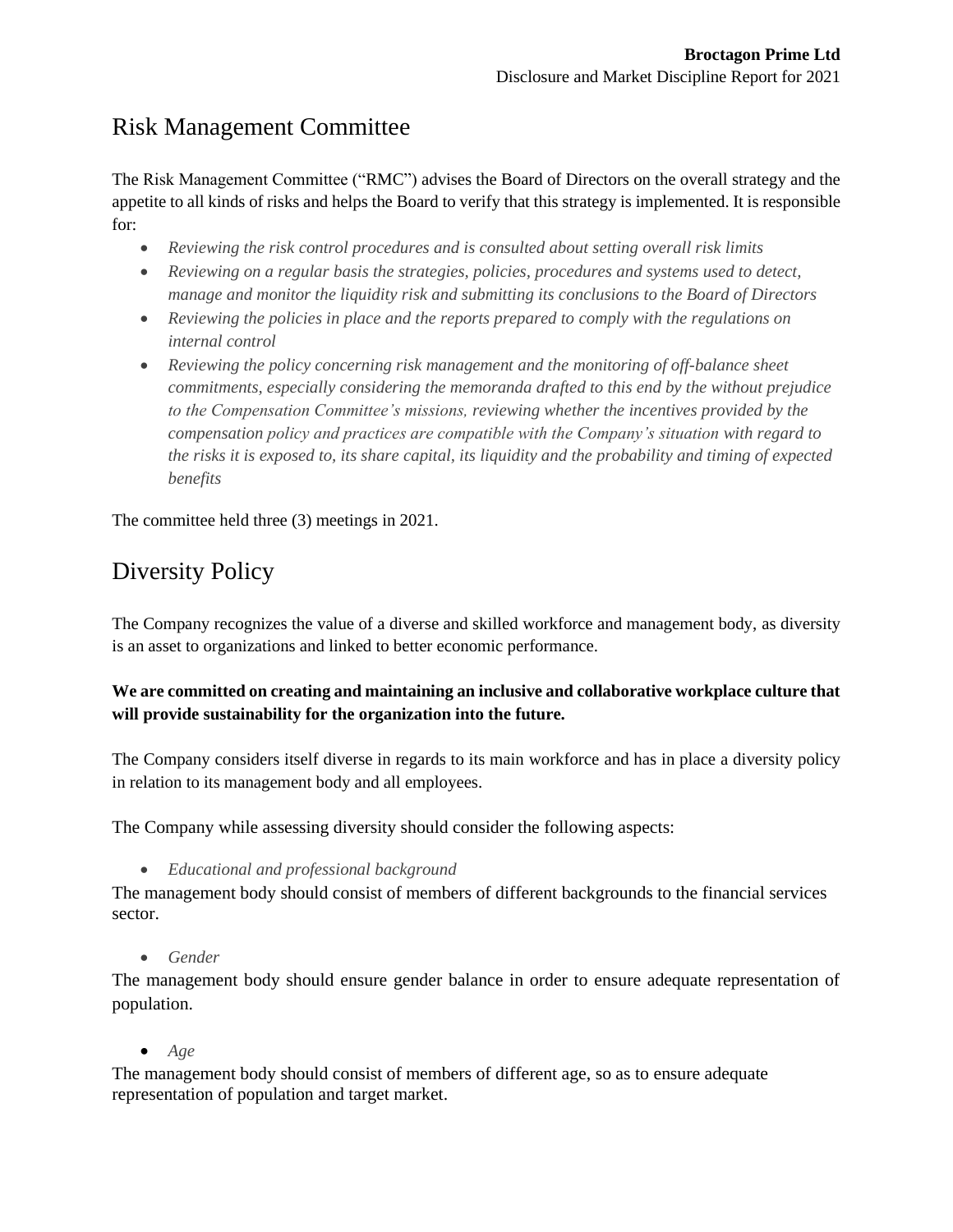#### • *Geographical provenance*

The management body should be consistent of members of different jurisdictions to ensure that is collectively has sufficient knowledge and views on the culture, market specificities and legal frameworks of the areas the Company is active in.

In order to facilitate an appropriately diverse pool of candidate for the management body and Key Holders, the Company should ensure that all diversity aspects are taken into consideration in the selection process and equal treatment and opportunities are provided for all staff of different genders, age, etc.

## <span id="page-15-0"></span>Board Recruitment

The Company and its shareholders rely on a strong Board of Directors, hence they carefully evaluate the recruitment of all Directors and ensure appropriate succession planning. The persons proposed for the appointment need to have specialised skills and/or knowledge to enhance the collective knowledge of the BoD and most importantly emphasis is given on their commitment in terms of time and effort. The Senior Management is assigned the responsibility to review the qualifications of potential director candidates and make recommendations to the existing BoD to ensure selecting the most appropriate candidate.

The Company considers the following factors (which also form the basis of its BoD recruitment policy):

- *Integrity, honesty and the ability to generate public confidence*
- *Knowledge of and experience with financial institutions ("fit-and-proper")*
- *Knowledge of financial matters including understanding financial statements and financial ratios*
- *Demonstrated sound business judgment*
- *Specialised skills and/or knowledge in accounting, finance, banking, law, business administration or related subjects*

## <span id="page-15-1"></span>Remuneration

Remuneration refers to payments or compensations received for services or employment. The Company's remuneration system includes the base salary and bonuses or other economic benefits that an employee or executive may receive during employment. These benefits are frequently reviewed in order to always be appropriate to the CIF's size, internal organization and the nature, scope and complexity of its activities.

The Company's remuneration policy is designed to regulate the benefits of all employees with particular focus on those categories of staff whose professional activities have a material impact on its risk profile, such as the Senior Management, Heads of the Departments and the members of the Board of Directors. In the case of the latter, the remuneration policy is designed in such a way as to provide the right incentives to achieve the key business aims of the Company.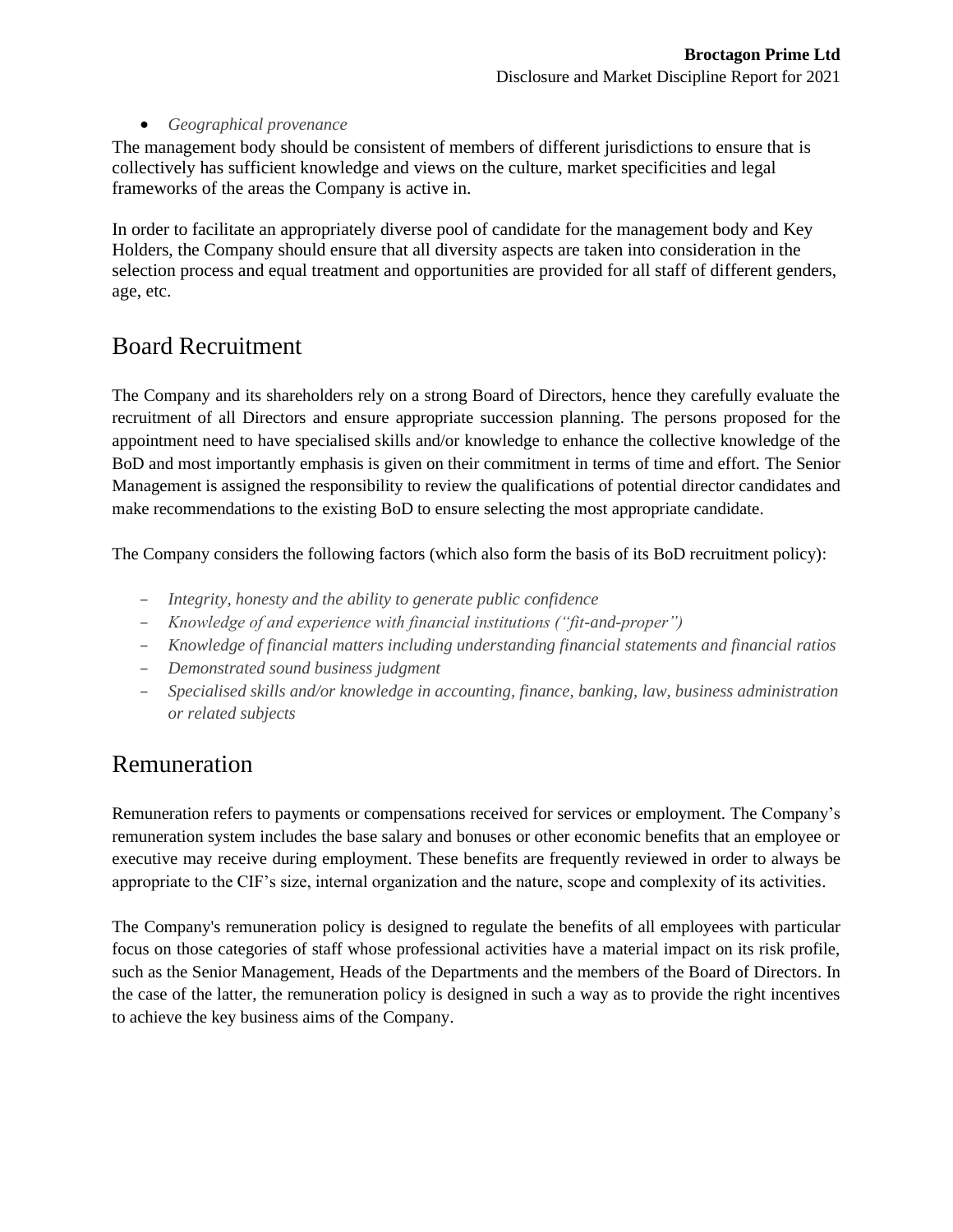$\mathbf{r}$ 

| $\epsilon$ thousands             | No. of staff | Fixed   | Variable | Non-cash | <b>Total</b> |
|----------------------------------|--------------|---------|----------|----------|--------------|
| <b>Board of Directors</b>        |              | 126.900 |          |          | 126.900      |
| Heads of Departments (Excluding) |              | 199.020 |          | 902      | 199.922      |
| Board or Senior Members)         |              |         |          |          |              |
| <b>Grand Total</b>               |              | 325.920 |          | 902      | 326.822      |

*Aggregate Remuneration for 2021 broken down by business area*

### <span id="page-16-0"></span>Directorships held by Members of the Management Body

The Company's members of the Management Body, and in particular of the non-Executive positions, are often experienced professionals and businessmen that are invited to participate in other corporate boards. In line with this, the Company is responsible to approve and monitor such individuals in terms of conflicts of interest. In 2021, the following table summarizes the number of positions that each member holds:

*Directorships held by Members of the Management Body in 2021*

| <b>Name</b>            | <b>Position in the Firm</b> | <b>Executive</b><br><b>Directorships</b> | <b>Non-Executive</b><br><b>Directorships</b> |
|------------------------|-----------------------------|------------------------------------------|----------------------------------------------|
| Mr. Pantelakis Michael | <b>Executive Director</b>   |                                          |                                              |
| Mr. Nicolaos Zalistis  | <b>Executive Director</b>   | ۰                                        |                                              |
| Mr. Soh Kai Jin        | Non-Executive Director      | ۰                                        |                                              |
| Mr. Thomas Papantoniou | Non.<br>Independent         |                                          |                                              |
|                        | <b>Executive Director</b>   |                                          |                                              |
| Mr. Angelos Stylianou  | Independent<br>Non.         |                                          |                                              |
|                        | <b>Executive Director</b>   |                                          |                                              |

# <span id="page-16-1"></span>Capital Adequacy

Capital management and adequacy of liquid funds is a paramount priority for the Company. The Company, continuously monitors its capital reserves and risk exposures. This is currently performed in accordance with the Investment Firms Regulation (IFR).

## <span id="page-16-2"></span>Regulatory Capital

In line with the International Financial Reporting Standards (IFRS) and IFR, the Company's regulatory capital mainly consists of Common Equity Tier 1 Capital, composed primarily of ordinary shares and related share premium accounts and retained earnings.

In some cases, additional capital tiers can come into force such as the Tier 2 Capital which could introduce the use of loans to support the business and operational capital. Such loans are highly regulated and are always subordinated to other claims.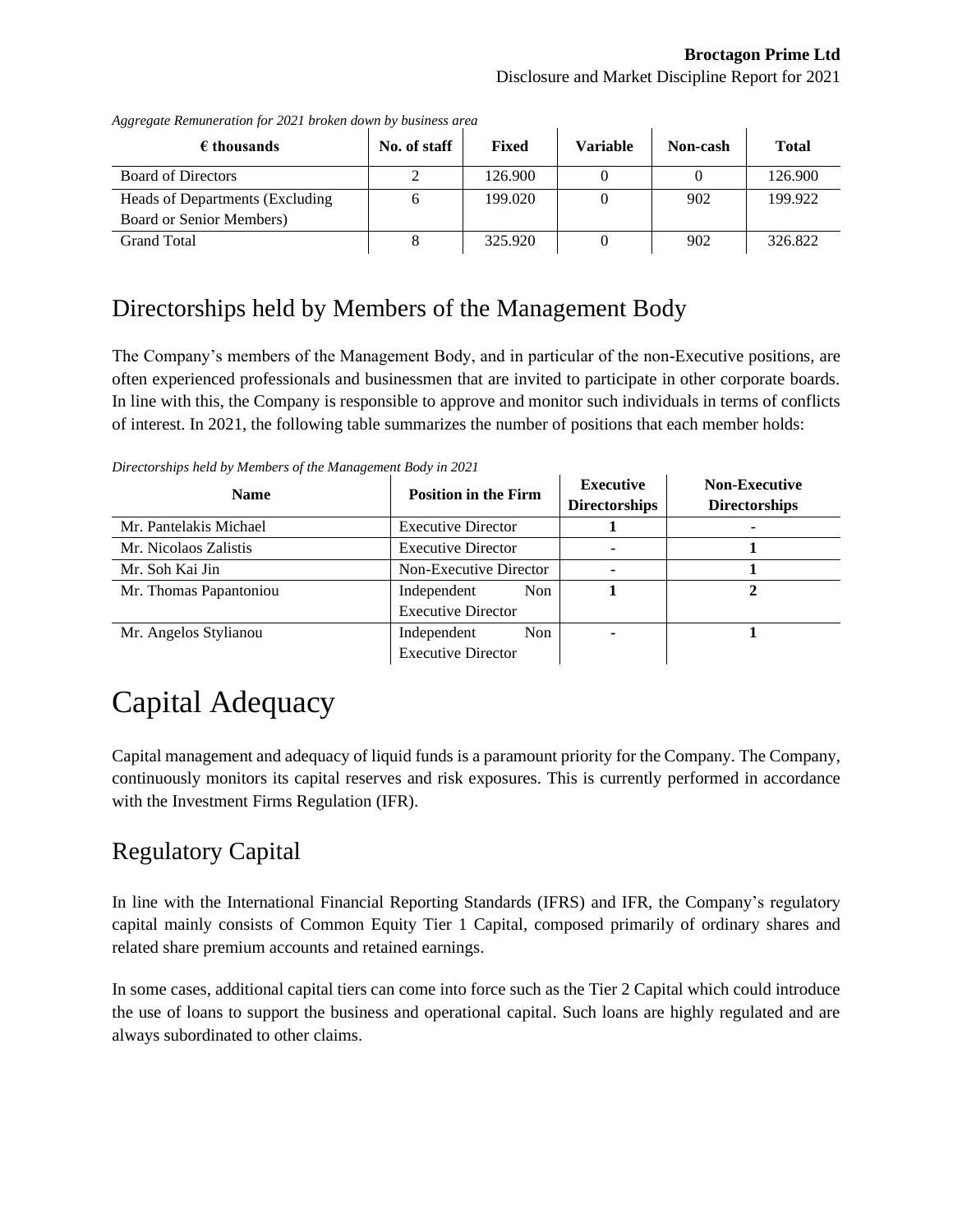## <span id="page-17-0"></span>Capital Ratio

The capital (adequacy) ratio is a key metric for a financial institution and is calculated by comparing the institutions' own funds with the highest of the three Capital Requirements (K-Factor Requirement, Fixed Overhead Requirement and Permanent Minimum Capital Requirement) as mentioned in **IFR Risks and related requirements** section. The calculations always follow a strict set of rules as defined by IFR. The minimum Total Capital Ratio that must be maintained **AT ALL** times is 100%.

As at 31/12/2021, the Company had a Total Capital Ratio of 193.8682.35%

## <span id="page-17-1"></span>Capital Management

As part of managing its capital, the Company ensures that its solvency level is always compatible with the following objectives:

- Maintaining its financial solidity and respecting the Risk Appetite targets
- *Adequate allocation of capital among the various business lines according to the Company's strategic objectives*
- *Maintaining the Company's resilience in the event of stress scenarios*
- *Meeting the expectations of the regulator and shareholders*

The Company determines its internal capital adequacy thresholds in accordance with the above and the Senior Management is tasked to monitor the capital on a constant basis.

Further to the above, the Company is obligated to calculate and report its capital adequacy on a quarterly basis to the Cyprus Securities and Exchange Commission (the "CySEC").

Below you may find the latest results reported for 2021:

| Capital Adequacy/Own Funds Requirements |              |
|-----------------------------------------|--------------|
| \$thousands                             | Dec 31, 2021 |
|                                         | (Unaudited)  |
| <b>CET1 Capital</b>                     | 6.373        |
| <b>Tier 1 Capital</b>                   | 6.373        |
| <b>Total Capital</b>                    | 6.373        |
| <b>Permanent Minimum Capital (PMC)</b>  | 849          |
| <b>Fixed Overhead Requirement (FOR)</b> | 326          |
| <b>K-Factor Requirement (KFR)</b>       | 3.288        |
| <b>Requirement Used</b>                 | <b>KFR</b>   |
| <b>Total Own Fund Requirement</b>       | 3.288        |
| <b>Total Ratio</b>                      | 193.86%      |
| <b>CET1 Ratio</b>                       | 193.86%      |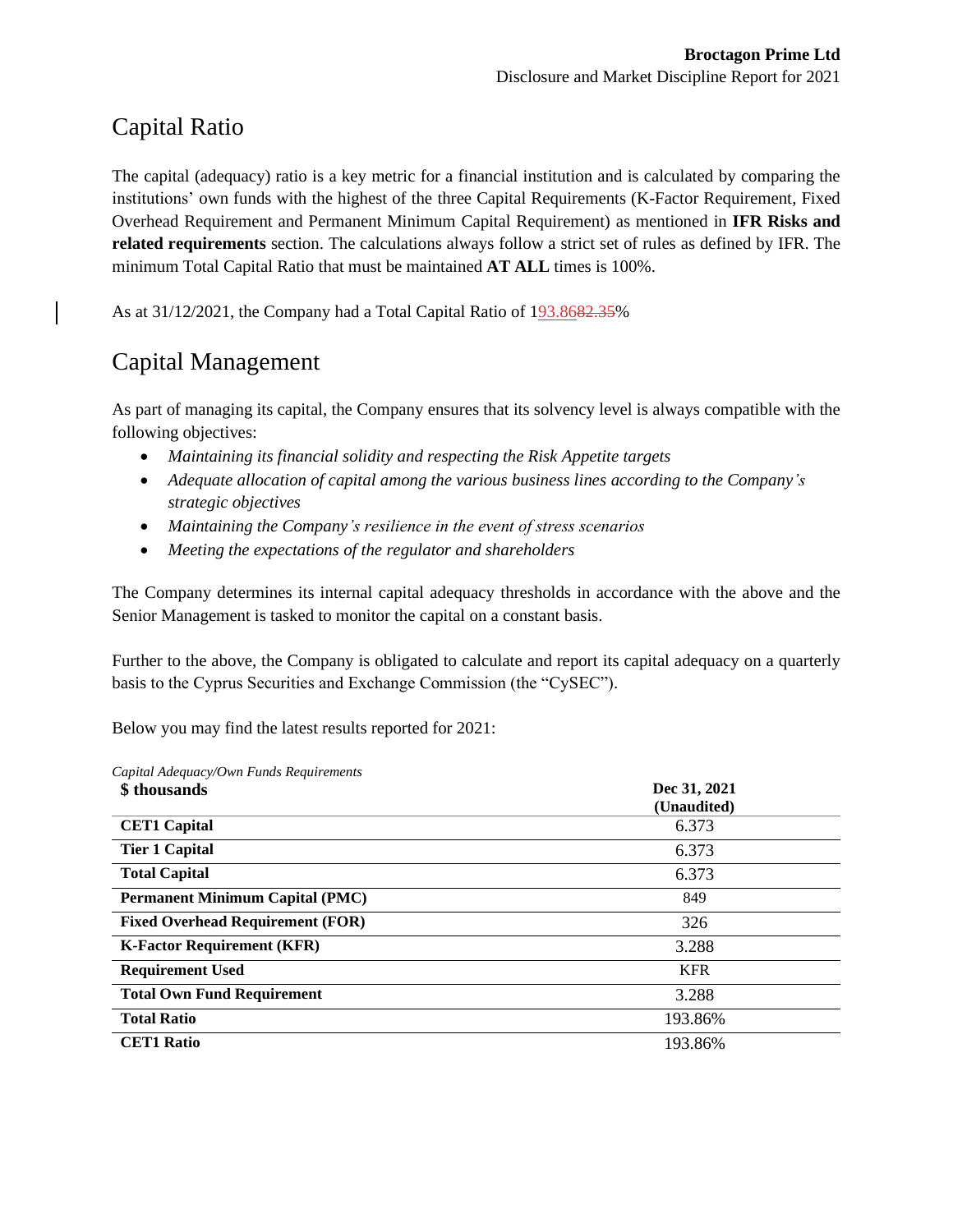| EU IF CC1.01 - Composition of regulatory own funds (Investment firms other man small and non-interconnected)                                               | <b>Amounts</b>   | Source based on reference<br>numbers/letters of the balance sheet in<br>the audited financial statements |  |  |
|------------------------------------------------------------------------------------------------------------------------------------------------------------|------------------|----------------------------------------------------------------------------------------------------------|--|--|
| Common Equity Tier 1 (CET1) capital: instruments and reserves                                                                                              |                  |                                                                                                          |  |  |
| <b>OWN FUNDS</b>                                                                                                                                           | 6.373            | N/A                                                                                                      |  |  |
| <b>TIER 1 CAPITAL</b>                                                                                                                                      | 6.373            | N/A                                                                                                      |  |  |
| <b>COMMON EQUITY TIER 1 CAPITAL</b>                                                                                                                        | 6.373            | N/A                                                                                                      |  |  |
| Fully paid up capital instruments                                                                                                                          | 3                | <b>ISSCA</b>                                                                                             |  |  |
| Share premium                                                                                                                                              | 3.416            | <b>SHPMN</b>                                                                                             |  |  |
| Retained earnings                                                                                                                                          | 3.018            | P&L<br><b>PLACPA</b><br><b>PLOD</b>                                                                      |  |  |
| Accumulated other comprehensive income                                                                                                                     | $\mathbf{0}$     | N/A                                                                                                      |  |  |
| Other reserves                                                                                                                                             | $\mathbf{0}$     | N/A                                                                                                      |  |  |
| Minority interest given recognition in CET1 capital                                                                                                        | $\overline{0}$   | N/A                                                                                                      |  |  |
| Adjustments to CET1 due to prudential filters                                                                                                              | $\boldsymbol{0}$ | N/A                                                                                                      |  |  |
| Other funds                                                                                                                                                | $\overline{0}$   | N/A                                                                                                      |  |  |
| (-)TOTAL DEDUCTIONS FROM COMMON EQUITY TIER 1                                                                                                              | $-64$            | N/A                                                                                                      |  |  |
| (-) Own CET1 instruments                                                                                                                                   | $\overline{0}$   | N/A                                                                                                      |  |  |
| (-) Direct holdings of CET1 instruments                                                                                                                    | $\mathbf{0}$     | N/A                                                                                                      |  |  |
| (-) Indirect holdings of CET1 instruments                                                                                                                  | $\mathbf{0}$     | N/A                                                                                                      |  |  |
| (-) Synthetic holdings of CET1 instruments                                                                                                                 | $\mathbf{0}$     | N/A                                                                                                      |  |  |
| (-) Losses for the current financial year                                                                                                                  | $\boldsymbol{0}$ | N/A                                                                                                      |  |  |
| (-) Goodwill                                                                                                                                               | $\overline{0}$   | N/A                                                                                                      |  |  |
| (-) Other intangible assets                                                                                                                                | $\boldsymbol{0}$ | N/A                                                                                                      |  |  |
| $\overline{(-)}$ Deferred tax assets that rely on future profitability and do<br>not arise from temporary differences net of associated tax<br>liabilities | $\overline{0}$   | N/A                                                                                                      |  |  |
| (-) Qualifying holding outside the financial sector which<br>exceeds 15% of own funds                                                                      | $\overline{0}$   | N/A                                                                                                      |  |  |
| (-) Total qualifying holdings in undertaking other than<br>financial sector entities which exceeds 60% of its own funds                                    | $\overline{0}$   | N/A                                                                                                      |  |  |
| (-) CET1 instruments of financial sector entites where the<br>institution does not have a significant investment                                           | $\overline{0}$   | N/A                                                                                                      |  |  |
| (-) CET1 instruments of financial sector entities where the<br>institution has a significant investment                                                    | $\boldsymbol{0}$ | N/A                                                                                                      |  |  |
| (-)Defined benefit pension fund assets                                                                                                                     | $\overline{0}$   | N/A                                                                                                      |  |  |
| (-) Other deductions                                                                                                                                       | $\overline{0}$   | N/A                                                                                                      |  |  |
| CET1: Other capital elements, deductions and adjustments                                                                                                   | $-64$            | ICF1<br>ICF <sub>2</sub>                                                                                 |  |  |
| <b>ADDITIONAL TIER 1 CAPITAL</b>                                                                                                                           | $\boldsymbol{0}$ | N/A                                                                                                      |  |  |
| Fully paid up, directly issued capital instruments                                                                                                         | $\mathbf{0}$     | N/A                                                                                                      |  |  |
| Share premium                                                                                                                                              | $\boldsymbol{0}$ | N/A                                                                                                      |  |  |
| (-) TOTAL DEDUCTIONS FROM ADDITIONAL TIER 1                                                                                                                | $\overline{0}$   | N/A                                                                                                      |  |  |

*EU IF CC1.01 - Composition of regulatory own funds (Investment firms other than small and non-interconnected)*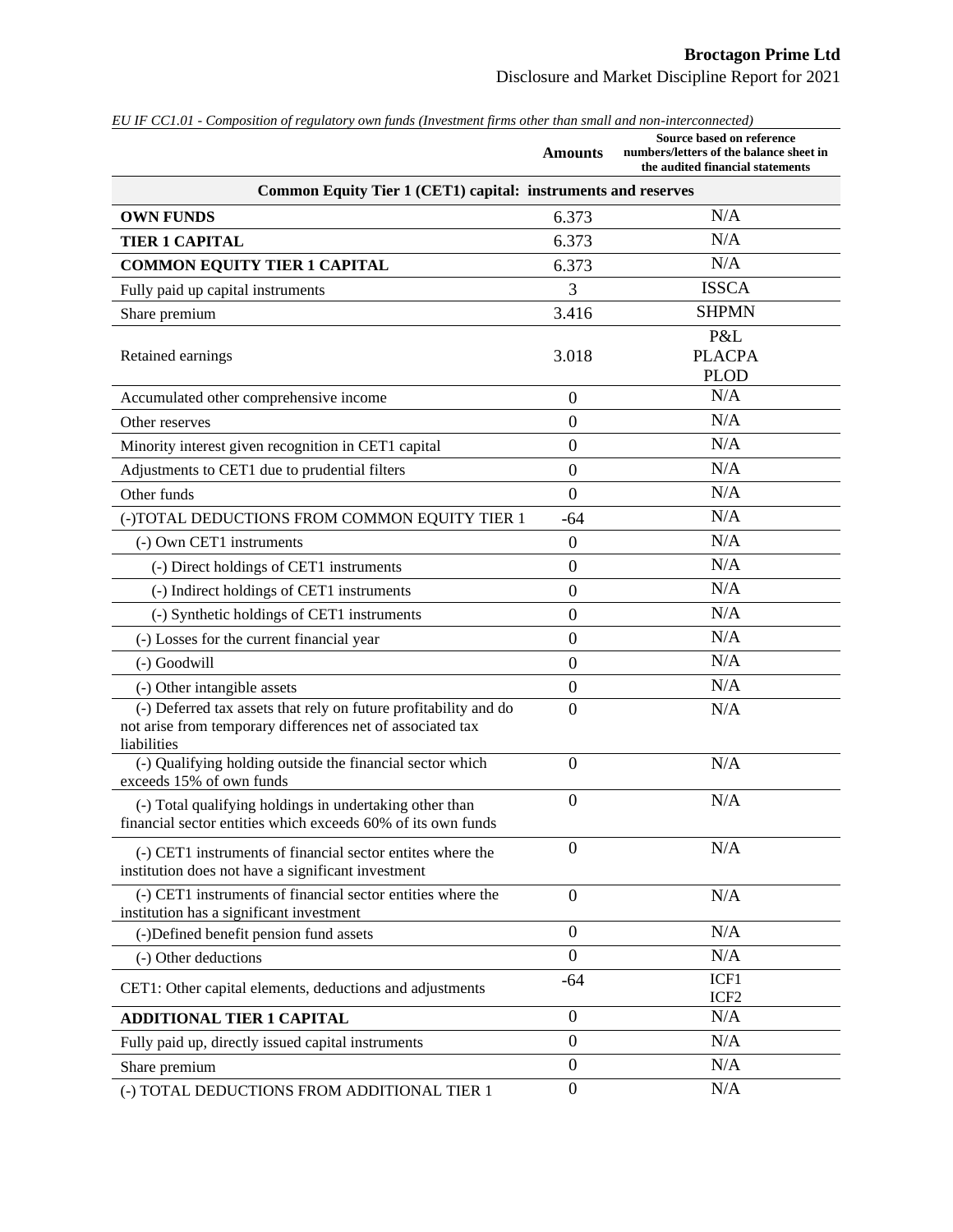Disclosure and Market Discipline Report for 2021

| (-) Own AT1 instruments                                                                                          | $\Omega$       | N/A |
|------------------------------------------------------------------------------------------------------------------|----------------|-----|
| (-) Direct holdings of AT1 instruments                                                                           | $\Omega$       | N/A |
| (-) Indirect holdings of AT1 instruments                                                                         | $\overline{0}$ | N/A |
| (-) Synthetic holdings of AT1 instruments                                                                        | $\overline{0}$ | N/A |
| (-) AT1 instruments of financial sector entities where the<br>institution does not have a significant investment | $\Omega$       | N/A |
| (-) AT1 instruments of financial sector entities where the<br>institution has a significant investment           | $\overline{0}$ | N/A |
| (-) Other deductions                                                                                             | $\Omega$       | N/A |
| Additional Tier 1: Other capital elements, deductions and<br>adjustments                                         | $\Omega$       | N/A |
| <b>TIER 2 CAPITAL</b>                                                                                            | $\overline{0}$ | N/A |
| Fully paid up, directly issued capital instruments                                                               | $\overline{0}$ | N/A |
| Share premium                                                                                                    | $\Omega$       | N/A |
| (-) TOTAL DEDUCTIONS FROM TIER 2                                                                                 | $\theta$       | N/A |
| (-) Own T2 instruments                                                                                           | $\Omega$       | N/A |
| (-) Direct holdings of T2 instruments                                                                            | $\overline{0}$ | N/A |
| (-) Indirect holdings of T2 instruments                                                                          | $\Omega$       | N/A |
| (-) Synthetic holdings of T2 instruments                                                                         | $\overline{0}$ | N/A |
| (-) T2 instruments of financial sector entities where the<br>institution does not have a significant investment  | $\Omega$       | N/A |
| (-) T2 instruments of financial sector entities where the<br>institution has a significant investment            | $\Omega$       | N/A |
| Tier 2: Other capital elements, deductions and adjustments                                                       | $\theta$       | N/A |

*EU IFCC2: Own funds: reconciliation of regulatory own funds to balance sheet in the audited financial statements*

|                        | <b>Balance sheet as in</b><br>published/audited<br>financial statements | <b>Under regulatory</b><br>scope of<br>consolidation | <b>Cross</b><br>reference to<br>EU IF CC1 |
|------------------------|-------------------------------------------------------------------------|------------------------------------------------------|-------------------------------------------|
|                        | As at period end                                                        | As at period end                                     |                                           |
|                        | <b>Assets - Breakdown by asset classes</b>                              |                                                      |                                           |
|                        |                                                                         |                                                      | <b>FURNIH</b>                             |
|                        |                                                                         |                                                      | <b>FURNIA</b>                             |
| <b>Tangible Assets</b> | 14.382                                                                  | N/A                                                  | <b>FURNIP</b>                             |
|                        |                                                                         |                                                      | <b>COMPHH</b>                             |
|                        |                                                                         |                                                      | <b>COMPHA</b>                             |
|                        |                                                                         |                                                      | <b>COMPH</b>                              |
|                        |                                                                         |                                                      | <b>COMPHP</b>                             |
|                        |                                                                         |                                                      | <b>RENOVH</b>                             |
|                        |                                                                         |                                                      | <b>RENOVP</b>                             |
|                        |                                                                         |                                                      | <b>SIGNSH</b>                             |
|                        |                                                                         |                                                      | <b>SIGNDP</b>                             |
|                        |                                                                         |                                                      | <b>INSTAH</b>                             |
|                        |                                                                         |                                                      | <b>INSTDP</b>                             |
|                        |                                                                         |                                                      | <b>ELECTH</b>                             |
|                        |                                                                         |                                                      | <b>ELECTA</b>                             |
|                        |                                                                         |                                                      | <b>ELECTP</b>                             |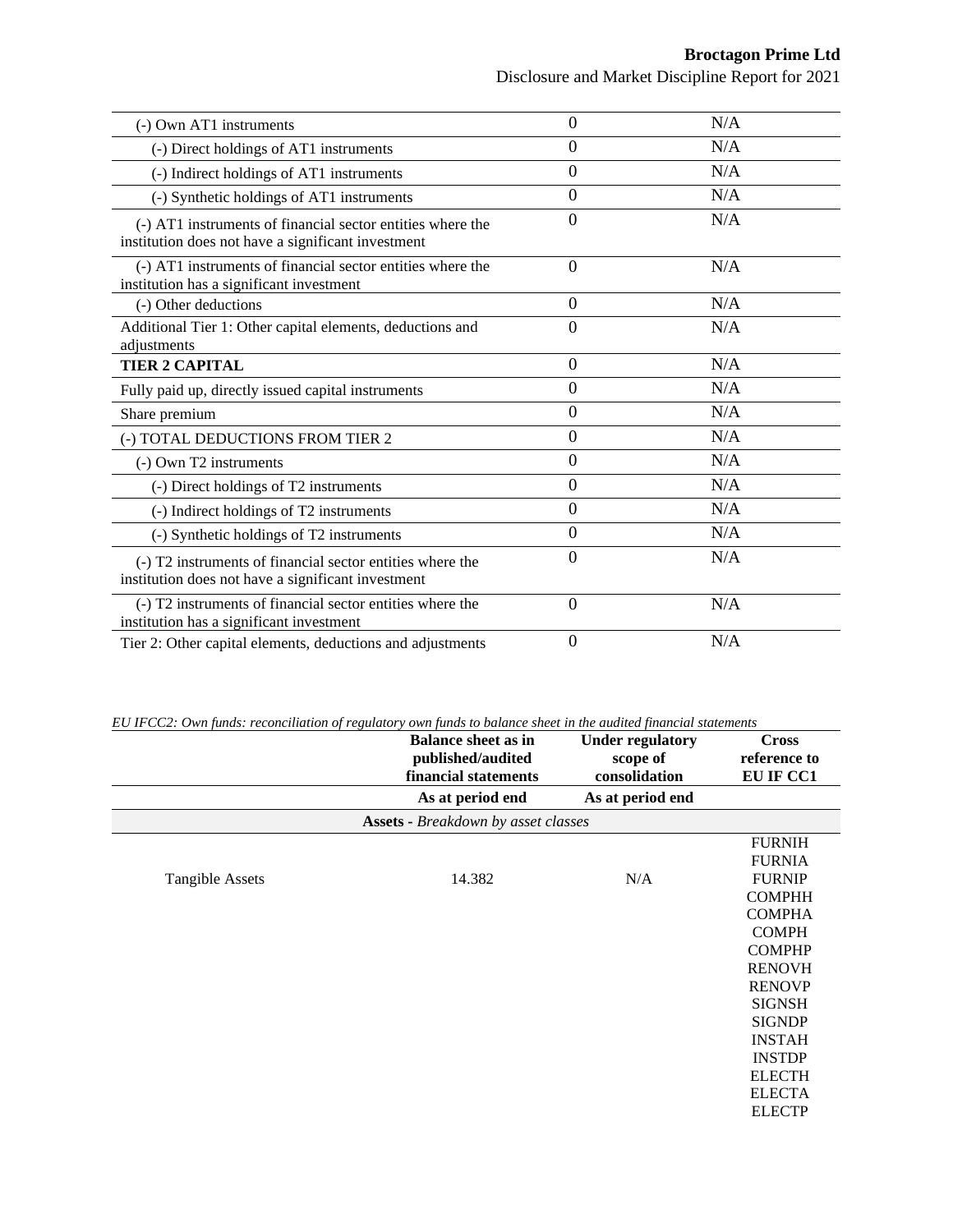|                                   |                                              |           | <b>TELSYA</b>               |
|-----------------------------------|----------------------------------------------|-----------|-----------------------------|
|                                   |                                              |           | <b>TELSYP</b>               |
|                                   |                                              |           | <b>BROHO</b>                |
|                                   |                                              |           | <b>PRVBAD</b>               |
|                                   |                                              |           | BCSL1                       |
|                                   |                                              |           | <b>INVAST1</b>              |
| Cash, cash balances at central    |                                              |           | <b>GBEBRO</b>               |
| banks and other demand deposits   | 6.611.009                                    | $\rm N/A$ | <b>DIVISA</b>               |
|                                   |                                              |           | <b>VELO</b>                 |
|                                   |                                              |           | <b>FXCM</b>                 |
|                                   |                                              |           | $\operatorname{CFH}$        |
|                                   |                                              |           | <b>LMAXD</b><br><b>FINA</b> |
|                                   |                                              |           | LMAX3                       |
|                                   |                                              |           | <b>ISP</b>                  |
|                                   |                                              |           | <b>AMF</b>                  |
|                                   |                                              |           | <b>PRENT</b>                |
|                                   |                                              |           | <b>TENDER</b>               |
|                                   |                                              |           | <b>LRECEI</b>               |
|                                   |                                              |           | <b>INTERCOMA</b>            |
|                                   |                                              |           | <b>INTERCOMB</b>            |
|                                   |                                              |           | DPOP1                       |
|                                   |                                              |           | DHEL1                       |
|                                   |                                              |           | DHEL2                       |
|                                   |                                              |           | DHEL3                       |
|                                   |                                              |           | ASTRO1                      |
|                                   |                                              |           | ASTRO2                      |
|                                   |                                              |           | CASH1                       |
|                                   |                                              |           |                             |
| <b>Investor Compensation Fund</b> | 64.399                                       | N/A       | ICF1                        |
| <b>Total Assets</b>               | 6.689.790                                    | N/A       | ICF <sub>2</sub><br>N/A     |
|                                   | Liabilities - Breakdown by liability classes |           |                             |
|                                   |                                              |           | <b>TRADEC</b>               |
|                                   |                                              |           | <b>ASIF</b>                 |
|                                   |                                              |           | <b>APAYE</b>                |
|                                   |                                              |           | <b>APROF</b>                |
| Other liabilities                 | 174.424                                      | N/A       | <b>AAUDIT</b>               |
|                                   |                                              |           | <b>AREMD</b>                |
|                                   |                                              |           | <b>TEMTAX</b>               |
|                                   |                                              |           | ATAX21                      |
|                                   |                                              |           | <b>ADEFEC</b>               |
|                                   |                                              |           | <b>ADEFPD</b>               |
|                                   |                                              |           | <b>VATIN</b>                |
|                                   |                                              |           | <b>VATINX</b>               |
|                                   |                                              |           | <b>VATOUT</b>               |
|                                   |                                              |           | <b>VATCON</b>               |
|                                   |                                              |           |                             |
| <b>Total Liabilities</b>          | 174.424                                      | N/A       | N/A                         |
| Ordinary share capital            | <b>Shareholders' Equity</b><br>3.153         | $\rm N/A$ |                             |
|                                   |                                              |           | <b>ISSCA</b>                |
| <b>Share Premium</b>              | 3.415.940                                    | $\rm N/A$ | <b>SHPMN</b>                |
|                                   |                                              |           |                             |

Disclosure and Market Discipline Report for 2021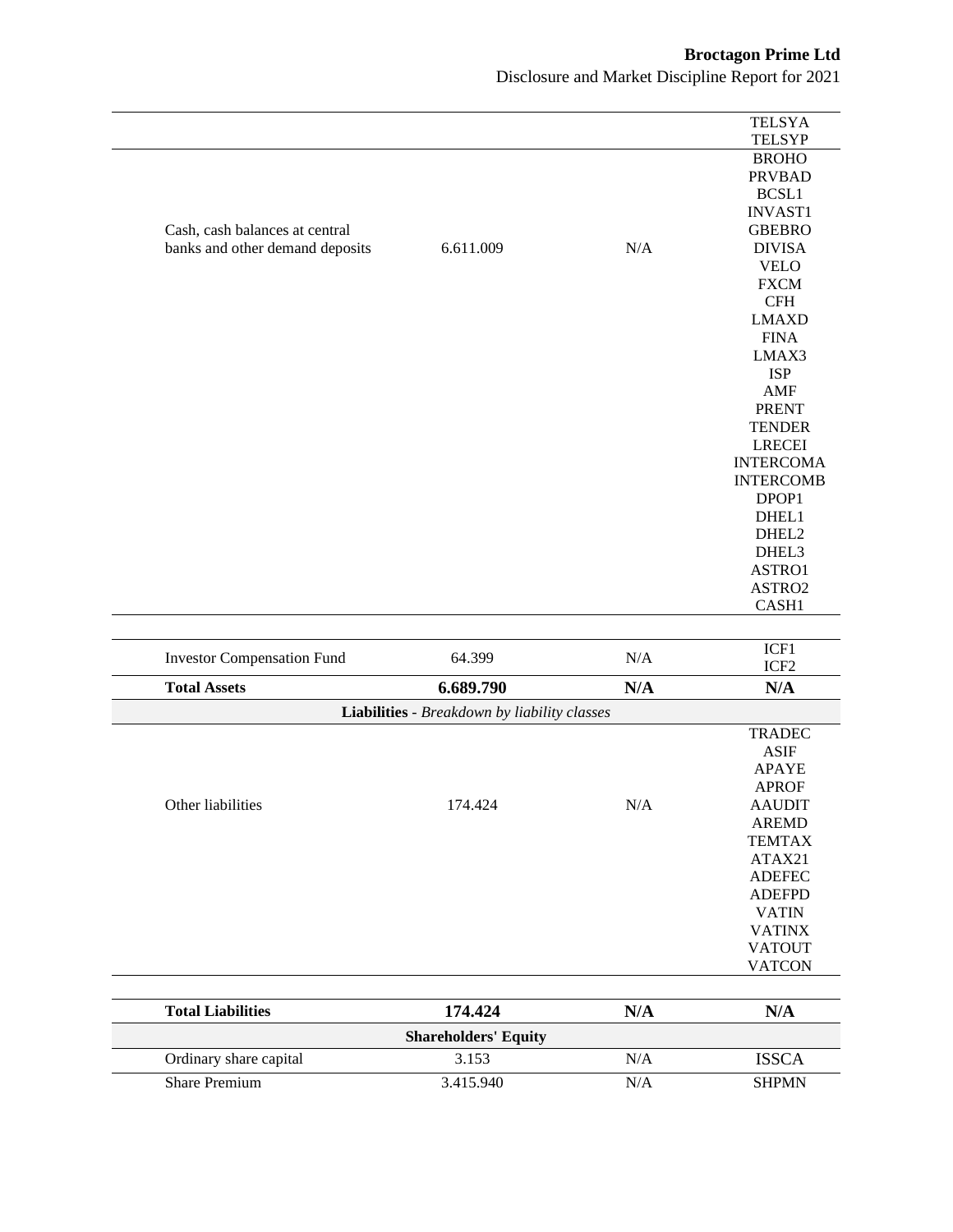Disclosure and Market Discipline Report for 2021

| Retained earnings                                                                                  | 2.822.031 | N/A | P&L<br><b>PLACPA</b><br><b>PLOD</b> |
|----------------------------------------------------------------------------------------------------|-----------|-----|-------------------------------------|
| <b>Total Shareholders' equity</b>                                                                  | 6.241.124 | N/A | N/A                                 |
| EU IF CCA: Own funds: main features of own instruments issued by the firm                          |           |     |                                     |
| Issuer                                                                                             |           |     | Company                             |
| Unique identifier (e.g. CUSIP, ISIN or Bloomberg identifier for private placement)                 |           |     | N/A                                 |
| Public or private placement                                                                        |           |     | Private                             |
| Governing $law(s)$ of the instrument                                                               |           |     | <b>Cyprus Companies</b><br>Law      |
| Instrument type (types to be specified by each jurisdiction)                                       |           |     | Ordinary shares                     |
| Amount recognised in regulatory capital (Currency in million, as of most recent<br>reporting date) |           |     | USD0.003153                         |
| Nominal amount of instrument                                                                       |           |     | EUR1                                |
| Issue price                                                                                        |           |     | EUR1                                |
| Redemption price                                                                                   |           |     | N/A                                 |
| Accounting classification                                                                          |           |     | Ordinary share<br>capital           |
| Original date of issuance                                                                          |           |     | 19/06/2016                          |
| Perpetual or dated                                                                                 |           |     | N/A                                 |
| Original maturity date                                                                             |           |     | N/A                                 |
| Issuer call subject to prior supervisory approval                                                  |           |     | N/A                                 |
| Optional call date, contingent call dates and redemption amount                                    |           |     | N/A                                 |
| Subsequent call dates, if applicable                                                               |           |     | N/A                                 |
| Coupons / dividends                                                                                |           |     | N/A                                 |
| Fixed or floating dividend/coupon                                                                  |           |     | N/A                                 |
| Coupon rate and any related index                                                                  |           |     | N/A                                 |
| Existence of a dividend stopper                                                                    |           |     | N/A                                 |
| Fully discretionary, partially discretionary or mandatory (in terms of timing)                     |           |     | N/A                                 |
| Fully discretionary, partially discretionary or mandatory (in terms of amount)                     |           |     | N/A                                 |
| Existence of step up or other incentive to redeem                                                  |           |     | N/A                                 |
| Noncumulative or cumulative                                                                        |           |     | N/A                                 |
| Convertible or non-convertible                                                                     |           |     | N/A                                 |
| If convertible, conversion trigger(s)                                                              |           |     | N/A                                 |
| If convertible, fully or partially                                                                 |           |     | N/A                                 |
| If convertible, conversion rate                                                                    |           |     | N/A                                 |
| If convertible, mandatory or optional conversion                                                   |           |     | N/A                                 |
| If convertible, specify instrument type convertible into                                           |           |     | N/A                                 |
| If convertible, specify issuer of instrument it converts into                                      |           |     | N/A                                 |
| Write-down features                                                                                |           |     | N/A                                 |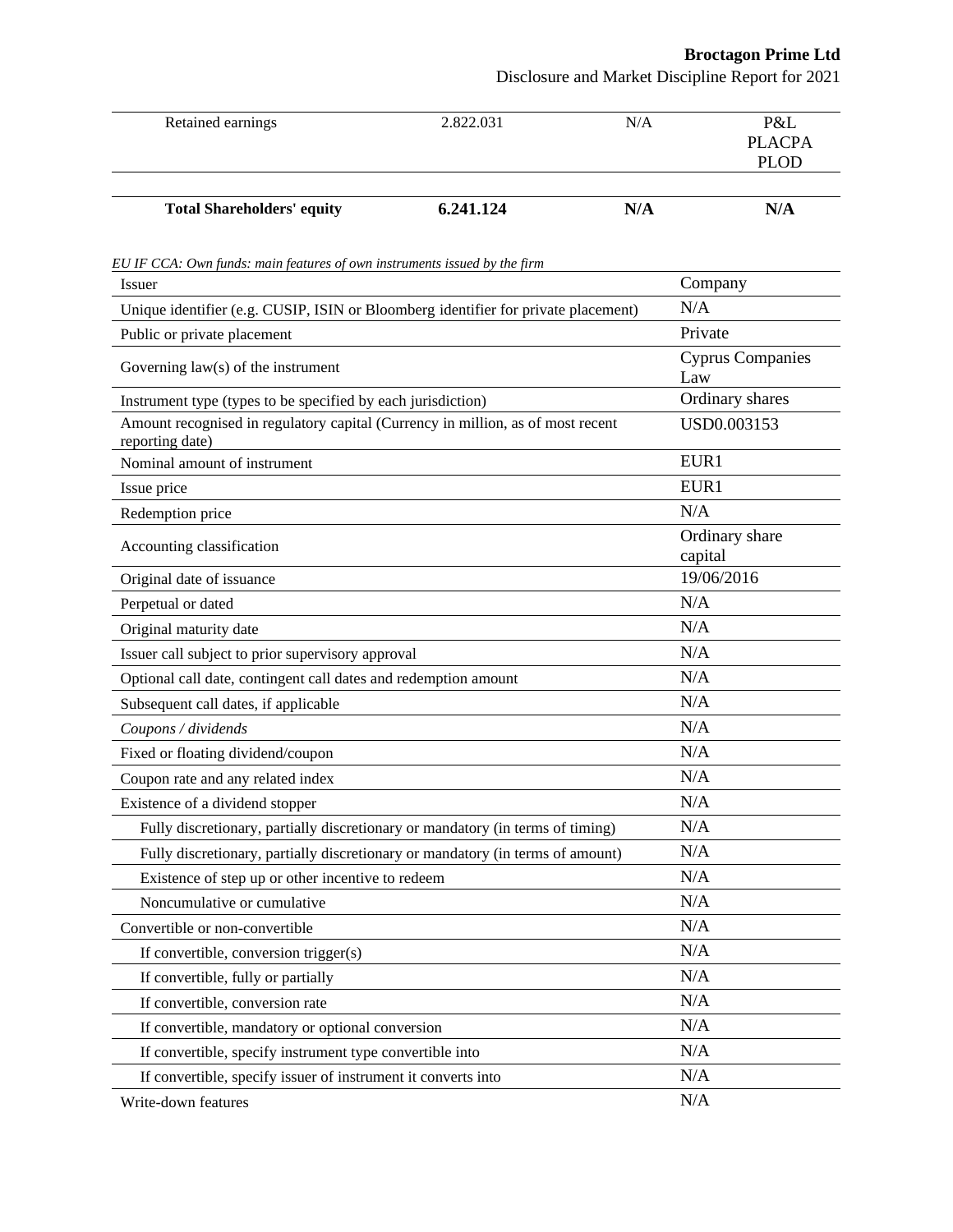Disclosure and Market Discipline Report for 2021

| If write-down, write-down trigger(s)                                | N/A |  |
|---------------------------------------------------------------------|-----|--|
| If write-down, full or partial                                      | N/A |  |
| If write-down, permanent or temporary                               | N/A |  |
| If temporary write-down, description of write-up mechanism          | N/A |  |
| Non-compliant transitioned features                                 | N/A |  |
| If yes, specify non-compliant features                              | N/A |  |
| Link to the full term and conditions of the intrument (signposting) | N/A |  |

*EU IF CCA: Own funds: main features of own instruments issued by the firm*

| Issuer                                                                                             | Company                                |
|----------------------------------------------------------------------------------------------------|----------------------------------------|
| Unique identifier (e.g. CUSIP, ISIN or Bloomberg identifier for private<br>placement)              | N/A                                    |
| Public or private placement                                                                        | Private                                |
| Governing $law(s)$ of the instrument                                                               | <b>Cyprus Companies Law</b>            |
| Instrument type (types to be specified by each jurisdiction)                                       | Ordinary shares issued at a<br>premium |
| Amount recognised in regulatory capital (Currency in million, as of most<br>recent reporting date) | USD3.415940                            |
| Nominal amount of instrument                                                                       | EUR1                                   |
| Issue price                                                                                        | USD3.415940                            |
| Redemption price                                                                                   | N/A                                    |
| Accounting classification                                                                          | Share premium                          |
| Original date of issuance                                                                          | 19/06/2016                             |
| Perpetual or dated                                                                                 | N/A                                    |
| Original maturity date                                                                             | N/A                                    |
| Issuer call subject to prior supervisory approval                                                  | N/A                                    |
| Optional call date, contingent call dates and redemption amount                                    | N/A                                    |
| Subsequent call dates, if applicable                                                               | N/A                                    |
| Coupons / dividends                                                                                | N/A                                    |
| Fixed or floating dividend/coupon                                                                  | N/A                                    |
| Coupon rate and any related index                                                                  | N/A                                    |
| Existence of a dividend stopper                                                                    | N/A                                    |
| Fully discretionary, partially discretionary or mandatory (in terms of<br>timing)                  | N/A                                    |
| Fully discretionary, partially discretionary or mandatory (in terms of<br>amount)                  | N/A                                    |
| Existence of step up or other incentive to redeem                                                  | N/A                                    |
| Noncumulative or cumulative                                                                        | N/A                                    |
| Convertible or non-convertible                                                                     | N/A                                    |
| If convertible, conversion trigger(s)                                                              | N/A                                    |
| If convertible, fully or partially                                                                 | N/A                                    |
| If convertible, conversion rate                                                                    | N/A                                    |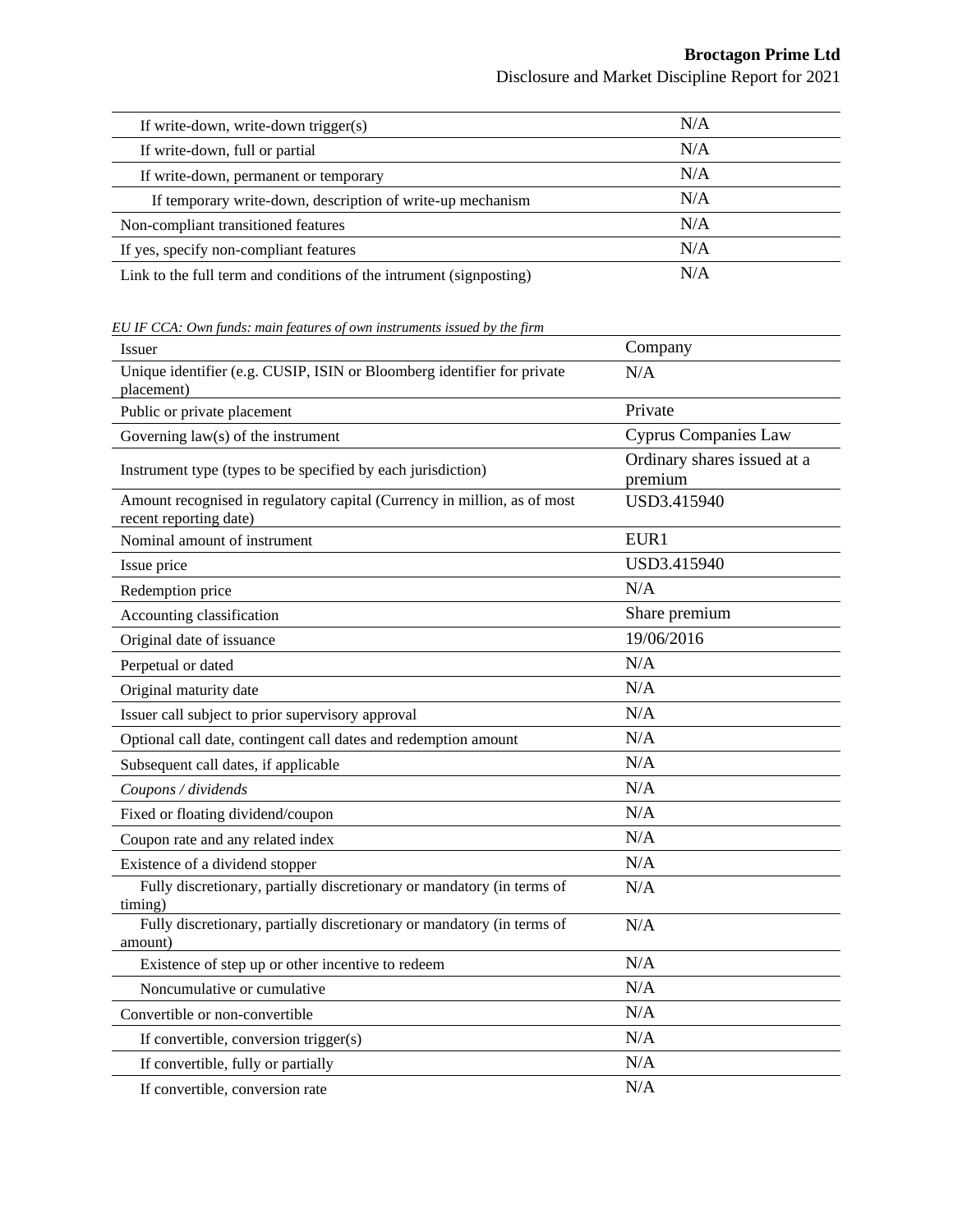Disclosure and Market Discipline Report for 2021

| If convertible, mandatory or optional conversion                    | N/A |
|---------------------------------------------------------------------|-----|
| If convertible, specify instrument type convertible into            | N/A |
| If convertible, specify issuer of instrument it converts into       | N/A |
| Write-down features                                                 | N/A |
| If write-down, write-down trigger(s)                                | N/A |
| If write-down, full or partial                                      | N/A |
| If write-down, permanent or temporary                               | N/A |
| If temporary write-down, description of write-up mechanism          | N/A |
| Non-compliant transitioned features                                 | N/A |
| If yes, specify non-compliant features                              | N/A |
| Link to the full term and conditions of the intrument (signposting) | N/A |

## <span id="page-23-0"></span>Internal Capital Adequacy Assessment Process

The Internal Capital Adequacy Assessment Process ("ICAAP") requires institutions to identify and assess risks, maintain enough capital to face these risks and apply appropriate risk-management techniques to maintain adequate capitalization on an ongoing and forward-looking basis, i.e., internal capital supply to exceed internal capital demand.

The Company maintains compliance with the ICAAP as required under CRR and will transition to the revised ICARA requirements under IFR within the current year.

The ICAAP also serves as a stress testing tool used by the Company to rehearse the business response to a range of scenarios, based on variations of market, economic and other operating environment conditions. Stress tests are performed for both internal and regulatory purposes and serve an important role in:

- *Understanding the risk profile of the Company*
- *The evaluation of the Company's capital adequacy in absorbing potential losses under stressed conditions (This takes place in the context of the Company's ICAAP on an annual basis)*
- *The evaluation of the Company's strategy*
- *The establishment or revision of risk limits*

In our ICAAP report for 2019, no significant risks have been detected, however we remain diligent in order to mitigate any unexpected risks.

| <b>Pillar I &amp; II Capital Requirements</b> |                             |                 |                  |  |  |
|-----------------------------------------------|-----------------------------|-----------------|------------------|--|--|
| <b>Amounts in</b><br>EUR(000)                 | <b>Risk</b>                 | <b>Pillar I</b> | <b>Pillar II</b> |  |  |
| <b>Pillar I Risks</b>                         | <b>Credit Risk</b>          | 113.3           |                  |  |  |
|                                               | <b>Market Risk</b>          | 1464.5          |                  |  |  |
|                                               | <b>Operational Risk</b>     | 118.8           |                  |  |  |
| <b>Pillar II Risks</b>                        | <b>Credit Concentration</b> |                 |                  |  |  |
|                                               | Conduct                     |                 |                  |  |  |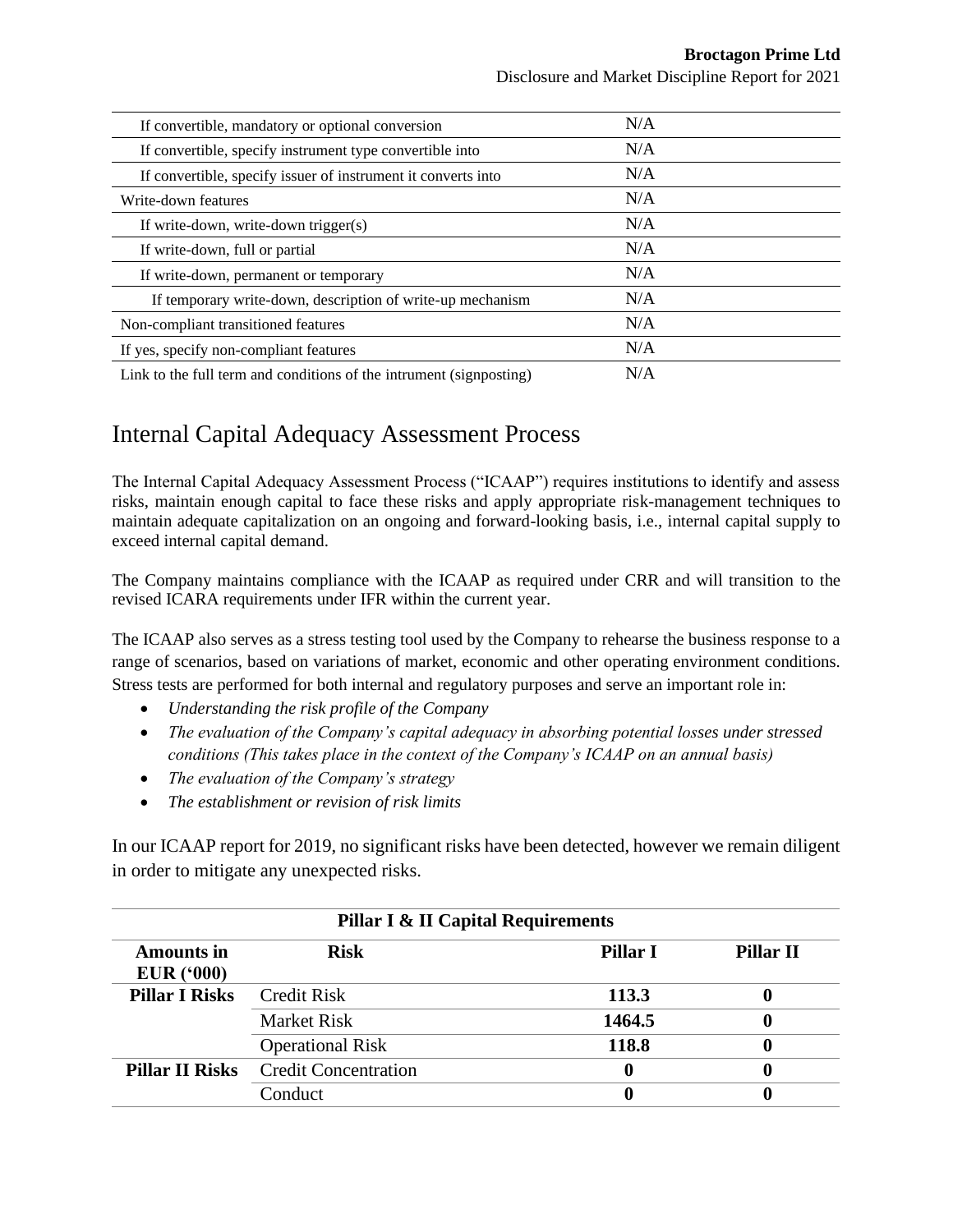**Broctagon Prime Ltd** Disclosure and Market Discipline Report for 2021

| 0                | $\boldsymbol{0}$ |
|------------------|------------------|
|                  |                  |
| $\bf{0}$         | 7.5              |
| 0                | 4.8              |
| $\boldsymbol{0}$ | 4.8              |
| 0                | 3                |
| 0                | 4.8              |
| 0                | 7.5              |
| 0                |                  |
| 1696.6           | 32.4             |
| 1729             |                  |
| 3661             |                  |
| 1932             |                  |
| 17.26%           |                  |
| 16.94%           |                  |
|                  |                  |

í.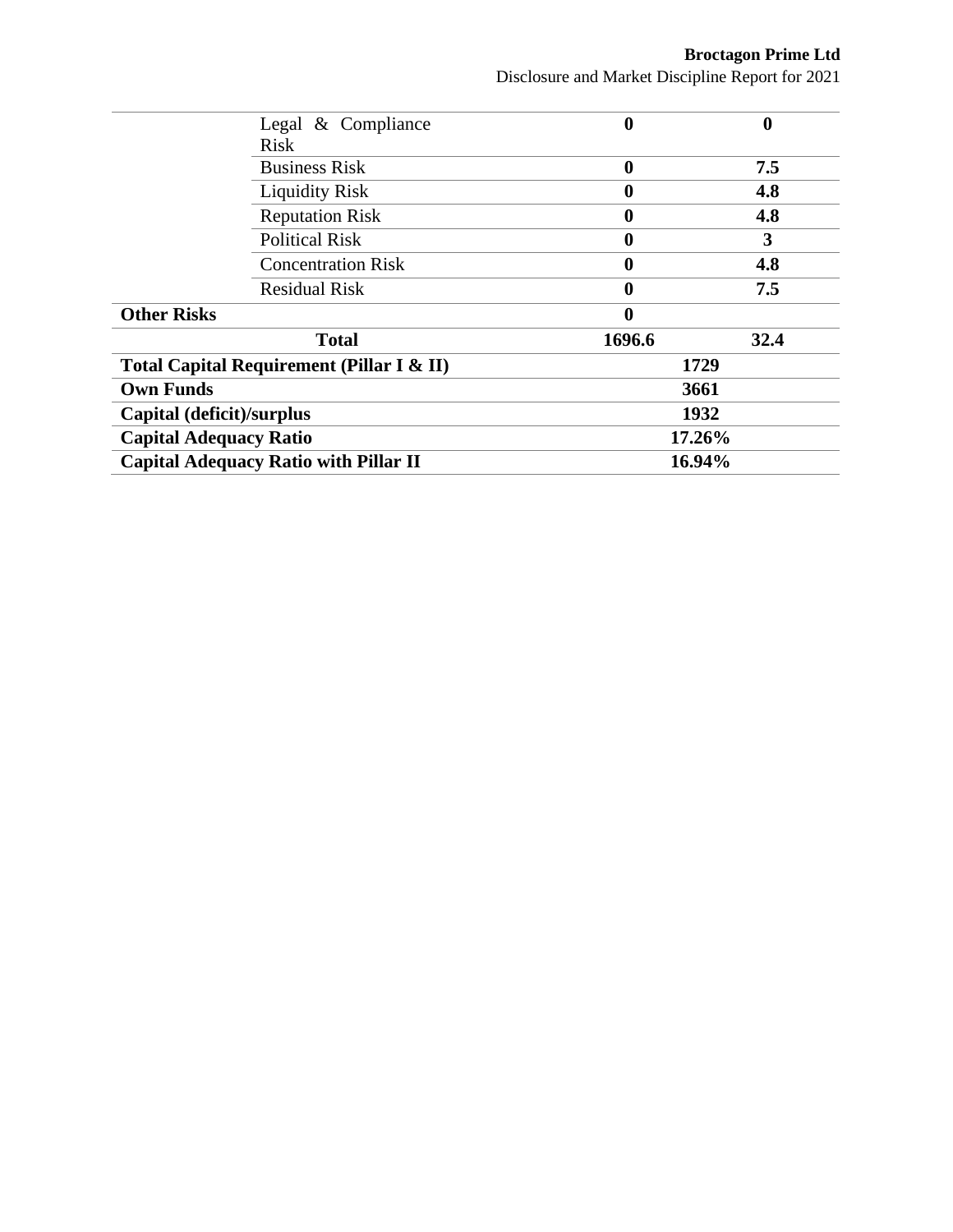# <span id="page-25-0"></span>Regulatory Reporting

In line with the regulatory requirements, the Company has been able to maintain a good reporting flow, as it can be seen below:

| <b>Report</b>                                                         | <b>Responsible Person</b>     | <b>Recipients</b>              | Frequency | <b>Due Date</b>                                      |
|-----------------------------------------------------------------------|-------------------------------|--------------------------------|-----------|------------------------------------------------------|
| Annual Compliance<br>Report                                           | Compliance Officer            | BoD, CySEC                     | Annual    | 30/04/2022                                           |
| Annual Internal<br><b>Audit Report</b>                                | <b>Internal Auditor</b>       | BoD, CySEC                     | Annual    | 30/04/2022                                           |
| <b>Annual Risk</b><br><b>Management Report</b>                        | <b>Risk Manager</b>           | BoD, CySEC                     | Annual    | 30/04/2022                                           |
| Annual Anti-Money<br>Laundering<br>Compliance Report                  | <b>AML</b> Compliance Officer | BoD, CySEC                     | Annual    | 31/03/2022                                           |
| <b>Pillar III Disclosures</b><br>(Market Discipline<br>and Disclosure | <b>Risk Manager</b>           | BoD, CySEC,<br>Public          | Annual    | 30/04/2022                                           |
| <b>Financial Reporting</b>                                            | <b>External Auditor</b>       | BoD, CySEC                     | Annual    | 30/04/2022                                           |
| Capital Adequacy<br>Reporting                                         | Risk Manager /<br>Accounting  | Senior<br>Management,<br>CySEC | Quarterly | 11/05/2021<br>11/08/2021<br>11/11/2021<br>11/02/2022 |
| <b>Quarterly Risk</b><br><b>Statistics</b>                            | Risk Manager /<br>Accounting  | CySEC                          | Annual    | 30/06/2021                                           |
| <b>Risk Based</b><br>Supervision<br>Framework                         | Risk Manager /<br>Accounting  | CySEC                          | Annual    | 18/06/2021                                           |
| Prudential<br>Supervision<br>Information                              | Risk Manager /<br>Accounting  | CySEC                          | Quarterly | 03/05/2021<br>31/07/2021<br>31/10/2021<br>31/01/2022 |

*Annual Reporting Summary for 2021*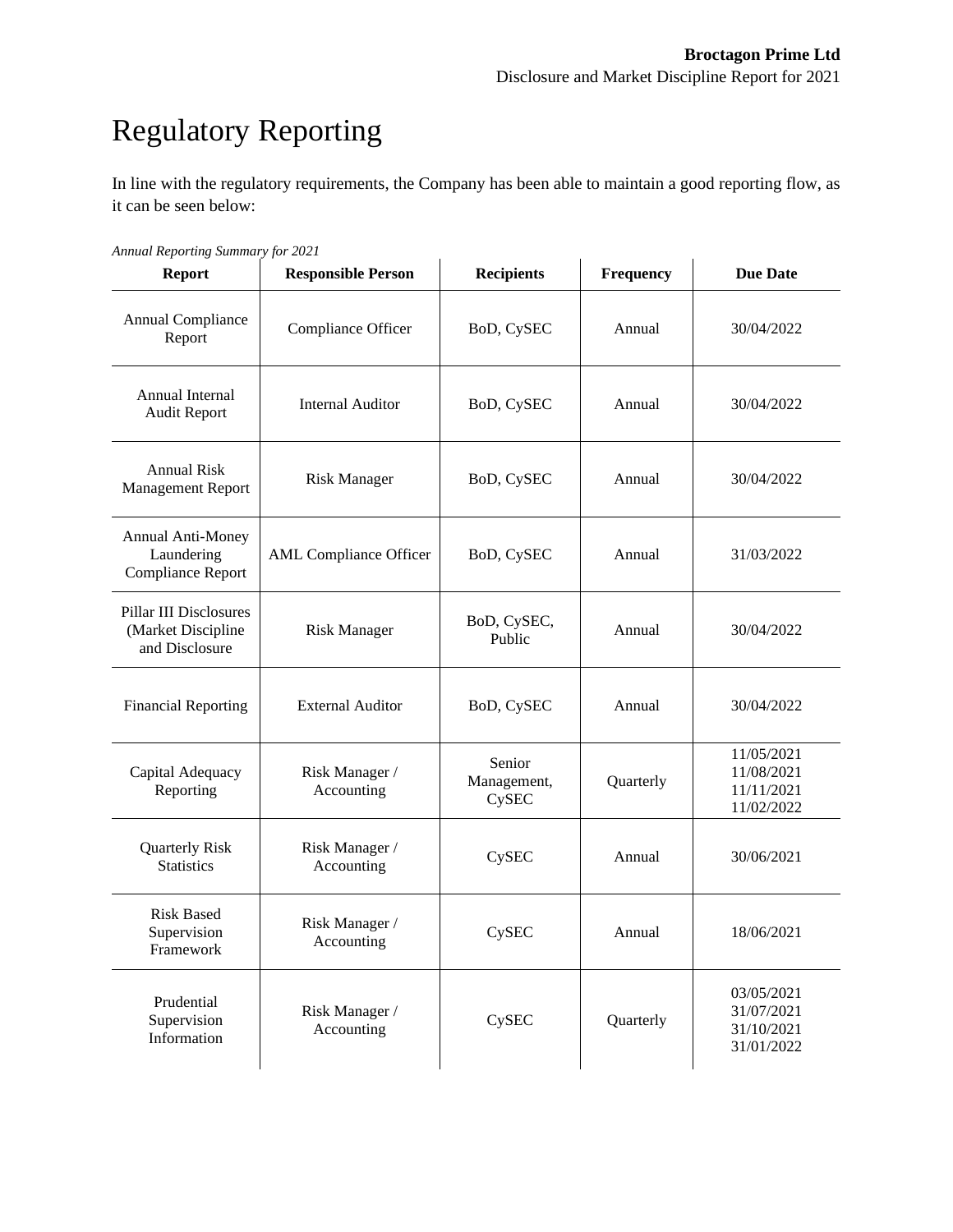# <span id="page-26-0"></span>Declaration by the Board of Directors on the adequacy of risk management arrangements of the institution

*The Board of Directors is ultimately responsible for the risk management framework of the Company. The Risk Management framework is the sum of systems, policies, processes and people within the Company that identify, assess, mitigate and monitor all sources of risk that could have a material impact on the Company's operations.*

*The Board of Directors approves in full the adequacy of Risk Management arrangements of the institution providing assurance that the risk management systems in place are adequate with regards to the institution's profile and strategy.*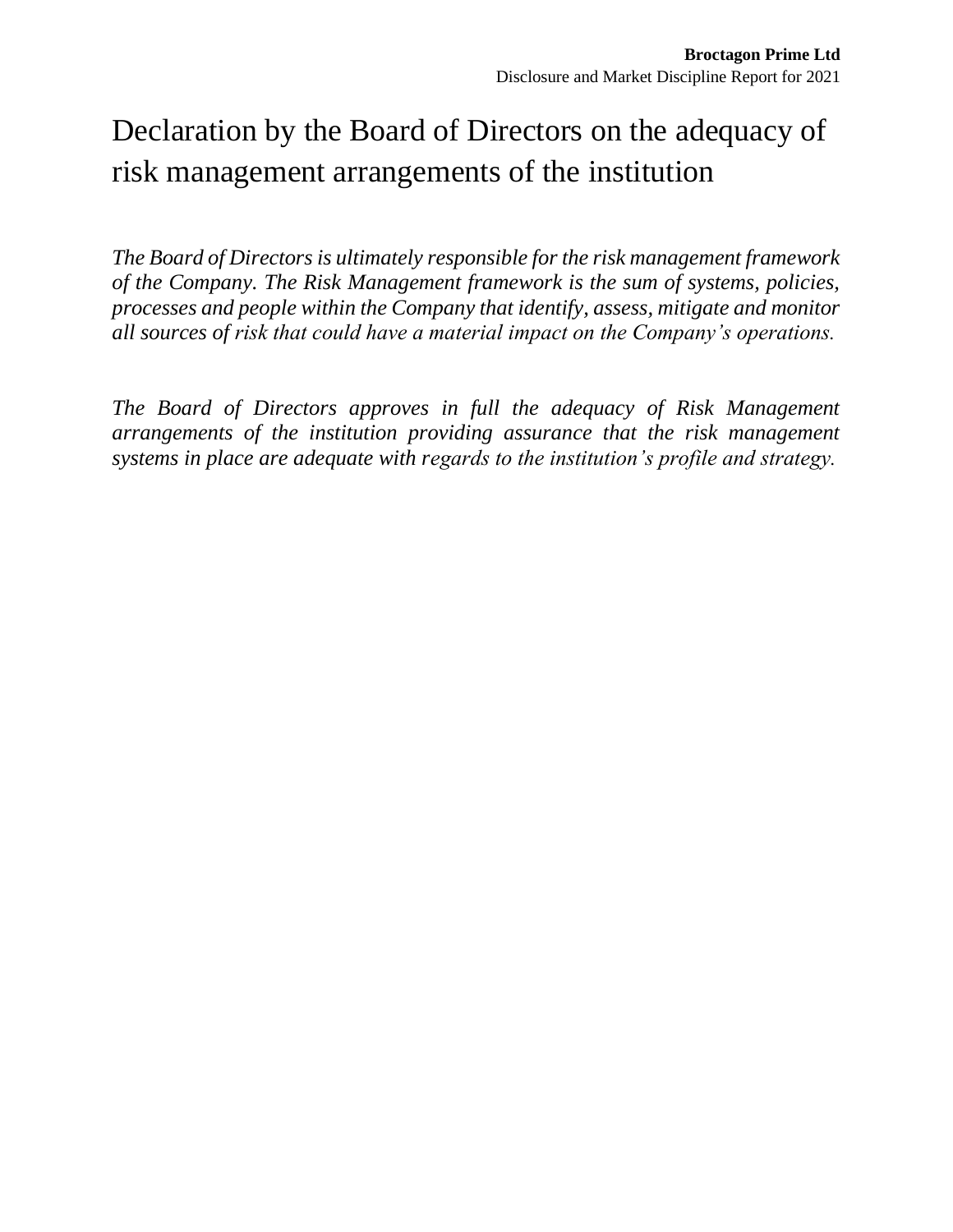# <span id="page-27-0"></span>Regulatory Supervision

All CIFs under CySEC's authority must meet the requirements with respect to capital adequacy and market discipline, as per the below legal framework:

- *Law 87(I)/2017 regarding the provision of investment services, the exercise of investment activities and the operation of regulated markets (hereafter "the Law")*
- *Regulation (EU) No 600/2014 of the European Parliament and of the Council of 15 May 2014 on markets in financial instruments and amending Regulation (EU) No 648/2012*
- *Regulation (EU) No 575/2013 of the European Parliament and of the Council of 26 June 2013 on prudential requirements for credit institutions and investment firms and amending Regulation (EU) No 648/2012 (Capital Requirements Regulation - CRR)*
- *Directive 2013/36/EU on access to the activity of credit institutions and the prudential supervision of credit institutions and investment firms, amending Directive 2002/87/EC and repealing Directives 2006/48/EC and 2006/49/EC (Capital Requirements Directive IV – CRD IV)*
- *Regulation (EU) 2019/2033 of the European Parliament and of the Council of 27 November 2019 on the prudential requirements of investment firms and amending Regulations (EU) No 1093/2010, (EU) No 575/2013, (EU) No 600/2014 and (EU) No 806/2014 (Investment Firms Regulation - IFR)*
- *Directive (EU) 2019/2034 of the European Parliament and of the Council of 27 November 2019 on the prudential supervision of investment firms and amending Directives 2002/87/EC, 2009/65/EC, 2011/61/EU, 2013/36/EU, 2014/59/EU and 2014/65/EU (Investment Firms Directive - IFD)*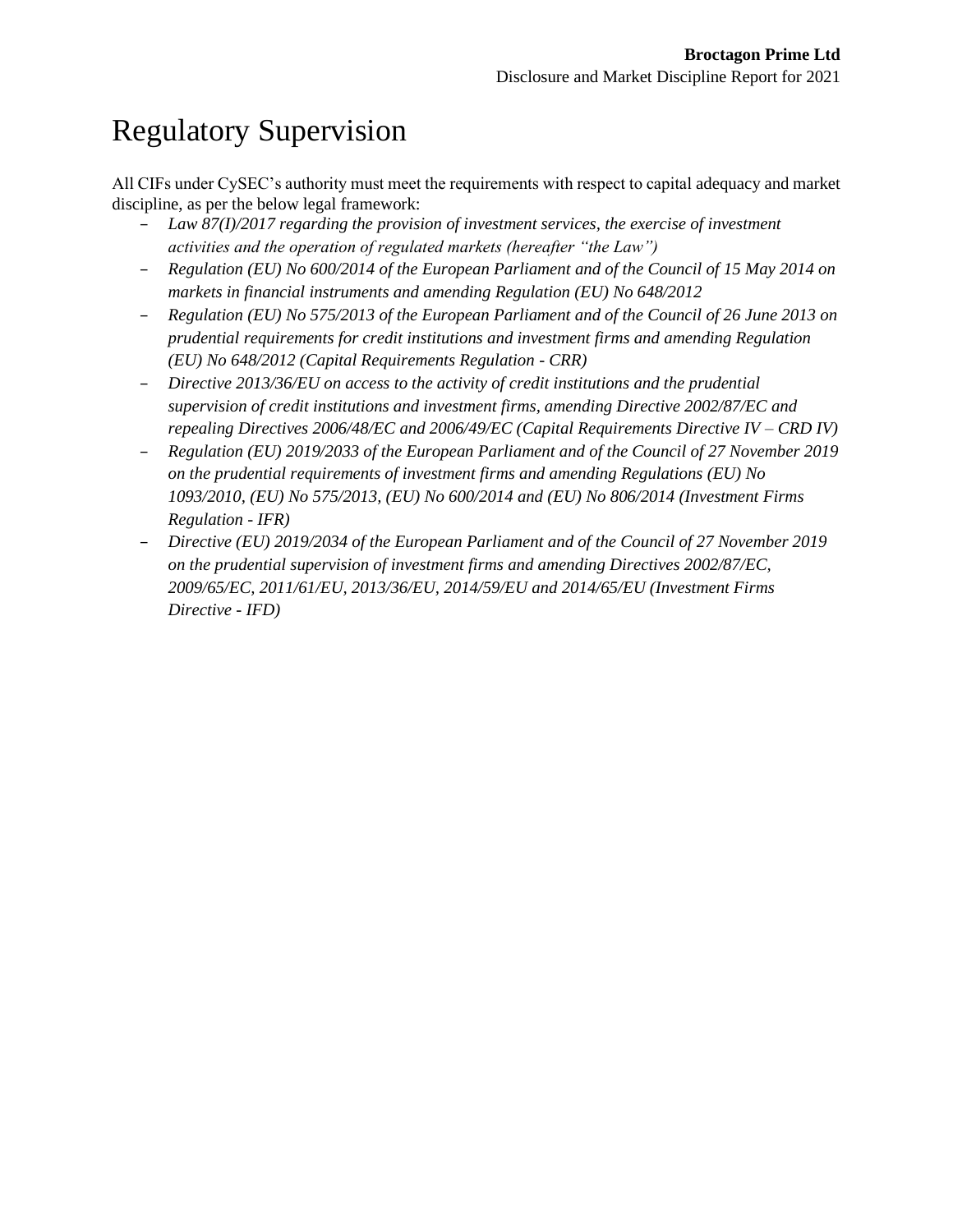# <span id="page-28-0"></span>IFR Reference Table

| <b>IFR</b> Article                                                              | Complianc<br>e Ref. |
|---------------------------------------------------------------------------------|---------------------|
| <b>PART ONE: GENERAL PROVISIONS</b>                                             |                     |
| TITLE I: SUBJECT MATTER, SCOPE AND DEFINITIONS                                  |                     |
| Article 1: Subject matter and scope                                             | N/A                 |
| Article 2: Supervisory powers                                                   | N/A                 |
| Article 3: Application of stricter requirements by investment firms             | N/A                 |
| Article 4: Definitions                                                          | N/A                 |
| TITLE II: LEVEL OF APPLICATION OF REQUIREMENTS                                  |                     |
| CHAPTER 1: Application of requirements on an individual basis                   |                     |
| Article 5: General principle                                                    | Pg.3                |
| Article 6: Exemptions                                                           | N/A                 |
| CHAPTER 2: Prudential consolidation and exemptions for an investment firm group |                     |
| Article 7: Prudential consolidation                                             | Pg.3                |
| Article 8: The group capital test                                               | N/A                 |
| <b>PART TWO: OWN FUNDS</b>                                                      |                     |
| Article 9: Own funds composition                                                | Pg.19               |
| Article 10: Qualifying holdings outside the financial sector                    | N/A                 |
| PART THREE: CAPITAL REQUIREMENTS                                                |                     |
| TITLE I: GENERAL REQUIREMENTS                                                   |                     |
| Article 11: Own funds requirements                                              | Pg.19               |
| Article 12: Small and non-interconnected investment firms                       | N/A                 |
| Article 13: Fixed overheads requirement                                         | Pg.13               |
| Article 14: Permanent minimum capital requirement                               | Pg.13               |
| TITLE II: K-FACTOR REQUIREMENT                                                  |                     |
| <b>CHAPTER 1: General principles</b>                                            |                     |
| Article 15: K-factor requirement and applicable coefficients                    | N/A                 |
| <b>CHAPTER 2: RtC K-factors</b>                                                 |                     |
| Article 16: RtC K-factor requirement                                            | Pg.10               |
| Article 17: Measuring AUM for the purpose of calculating K-AUM                  | Pg.10               |
| Article 18: Measuring CMH for the purpose of calculating K-CMH                  | Pg.10               |
| Article 19: Measuring ASA for the purpose of calculating K-ASA                  | Pg.10               |
| Article 20: Measuring COH for the purpose of calculating K-COH                  | Pg.10               |
| <b>CHAPTER 3: RtM K-Factors</b>                                                 |                     |
| Article 21: RtM K-factor requirement                                            | Pg.10               |
| Article 22: Calculating K-NPR                                                   | Pg.10               |
| Article 23: Calculating K-CMG                                                   | Pg.10               |
| <b>CHAPTER 4: RtF K-factors</b>                                                 |                     |
| Article 24: RtF K-factor requirement                                            | Pg.11               |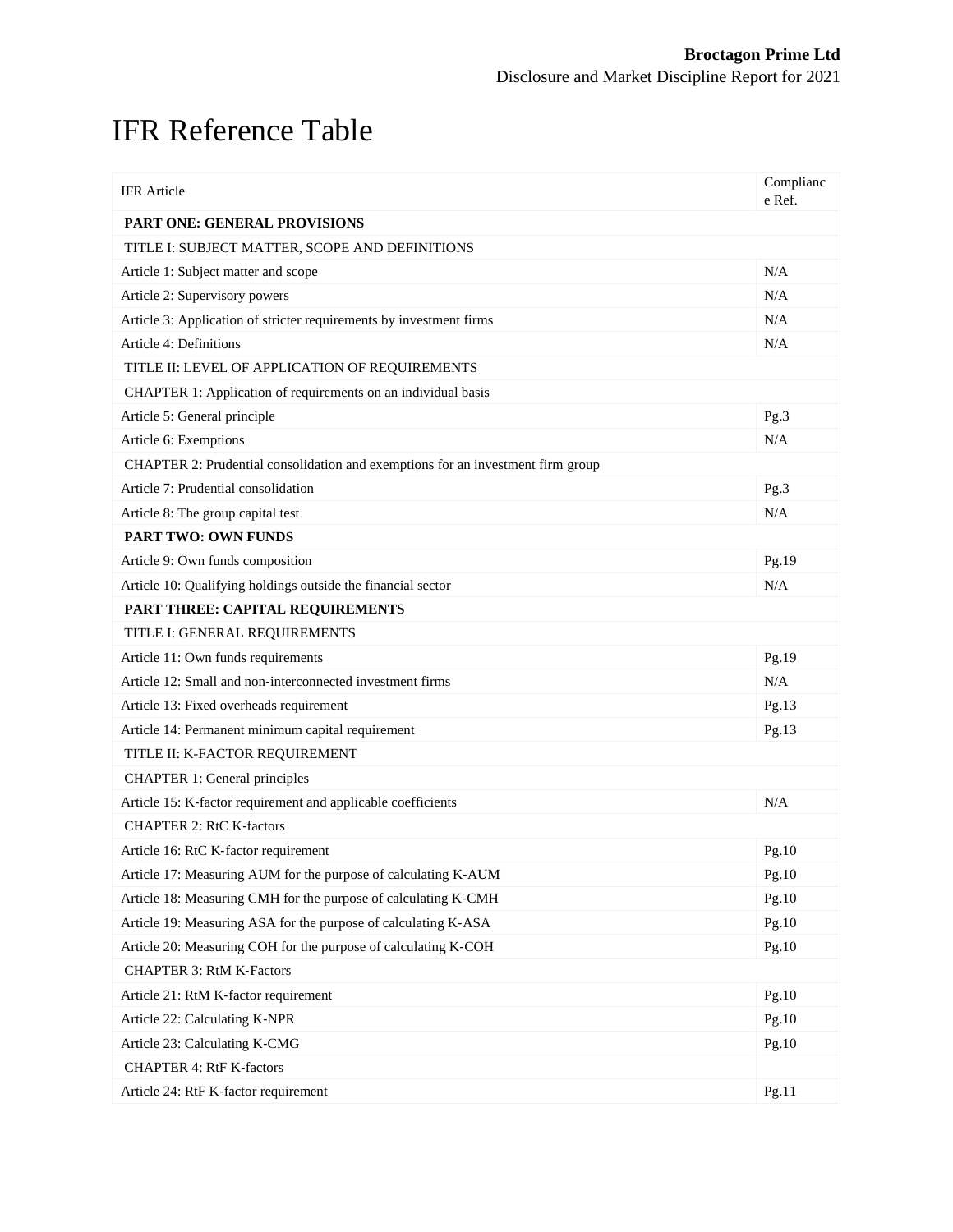| Section 1: Trading counterparty default                                                                                                                                                                                              | Pg.11     |  |  |
|--------------------------------------------------------------------------------------------------------------------------------------------------------------------------------------------------------------------------------------|-----------|--|--|
| Article 25: Scope                                                                                                                                                                                                                    |           |  |  |
| Article 26: Calculating K-TCD                                                                                                                                                                                                        | N/A       |  |  |
| Article 27: Calculation of exposure value                                                                                                                                                                                            | N/A       |  |  |
| Article 28: Replacement cost (RC)                                                                                                                                                                                                    | N/A       |  |  |
| Article 29: Potential future exposure                                                                                                                                                                                                | N/A       |  |  |
| Article 30: Collateral                                                                                                                                                                                                               | N/A       |  |  |
| Article 31: Netting                                                                                                                                                                                                                  | N/A       |  |  |
| Article 32: Credit valuation adjustment                                                                                                                                                                                              | N/A       |  |  |
| Section 2: Daily trading flow                                                                                                                                                                                                        | Pg.11     |  |  |
| Article 33: Measuring DTF for the purpose of calculating K-DTF                                                                                                                                                                       | N/A       |  |  |
| CHAPTER 5: Environmental and social objectives                                                                                                                                                                                       |           |  |  |
| Article 34: Prudential treatment of assets exposed to activities associated with environmental<br>or social objectives                                                                                                               | N/A       |  |  |
| PART FOUR: CONCENTRATION RISK                                                                                                                                                                                                        |           |  |  |
| Article 35: Monitoring obligation                                                                                                                                                                                                    | N/A       |  |  |
| Article 36: Calculation of the exposure value                                                                                                                                                                                        | N/A       |  |  |
| Article 37: Limits with regard to concentration risk and exposure value excess                                                                                                                                                       | N/A       |  |  |
| Article 38: Obligation to notify                                                                                                                                                                                                     | N/A       |  |  |
| Article 39: Calculating K-CON                                                                                                                                                                                                        | Pg.11     |  |  |
| Article 40: Procedures to prevent investment firms from avoiding the K-CON own funds requirement                                                                                                                                     | N/A       |  |  |
| Article 41: Exclusions                                                                                                                                                                                                               | N/A       |  |  |
| Article 42: Exemption for commodity and emission allowance dealers                                                                                                                                                                   | N/A       |  |  |
| PART FIVE: LIQUIDITY                                                                                                                                                                                                                 |           |  |  |
| Article 43: Liquidity requirement                                                                                                                                                                                                    | Pg.12     |  |  |
| Article 44: Temporary reduction of the liquidity requirement                                                                                                                                                                         | N/A       |  |  |
| Article 45: Client guarantees                                                                                                                                                                                                        | N/A       |  |  |
| PART SIX: DISCLOSURE BY INVESTMENT FIRMS                                                                                                                                                                                             |           |  |  |
| Article 46: Scope                                                                                                                                                                                                                    |           |  |  |
| Article 47: Risk management objectives and policies                                                                                                                                                                                  | Pg.5-17   |  |  |
| Article 48: Governance                                                                                                                                                                                                               | $Pg.5-17$ |  |  |
| Article 49: Own funds                                                                                                                                                                                                                | Pg.18     |  |  |
| Article 50: Own funds requirements                                                                                                                                                                                                   | Pg.18     |  |  |
| Article 51: Remuneration policy and practices                                                                                                                                                                                        |           |  |  |
| Article 52: Investment policy                                                                                                                                                                                                        |           |  |  |
| Article 53: Environmental, social and governance risks                                                                                                                                                                               | N/A       |  |  |
| PART SEVEN: REPORTING BY INVESTMENT FIRMS                                                                                                                                                                                            |           |  |  |
| Article 54: Reporting requirements                                                                                                                                                                                                   | N/A       |  |  |
| Article 55: Reporting requirements for certain investment firms, including for the purposes of the thresholds<br>referred to in Article 1(2) of this Regulation and in point (1)(b) of Article 4(1) of Regulation (EU) No $575/2013$ | N/A       |  |  |
| PART EIGHT: DELEGATED ACTS                                                                                                                                                                                                           |           |  |  |
| Article 56: Exercise of the delegation                                                                                                                                                                                               | N/A       |  |  |